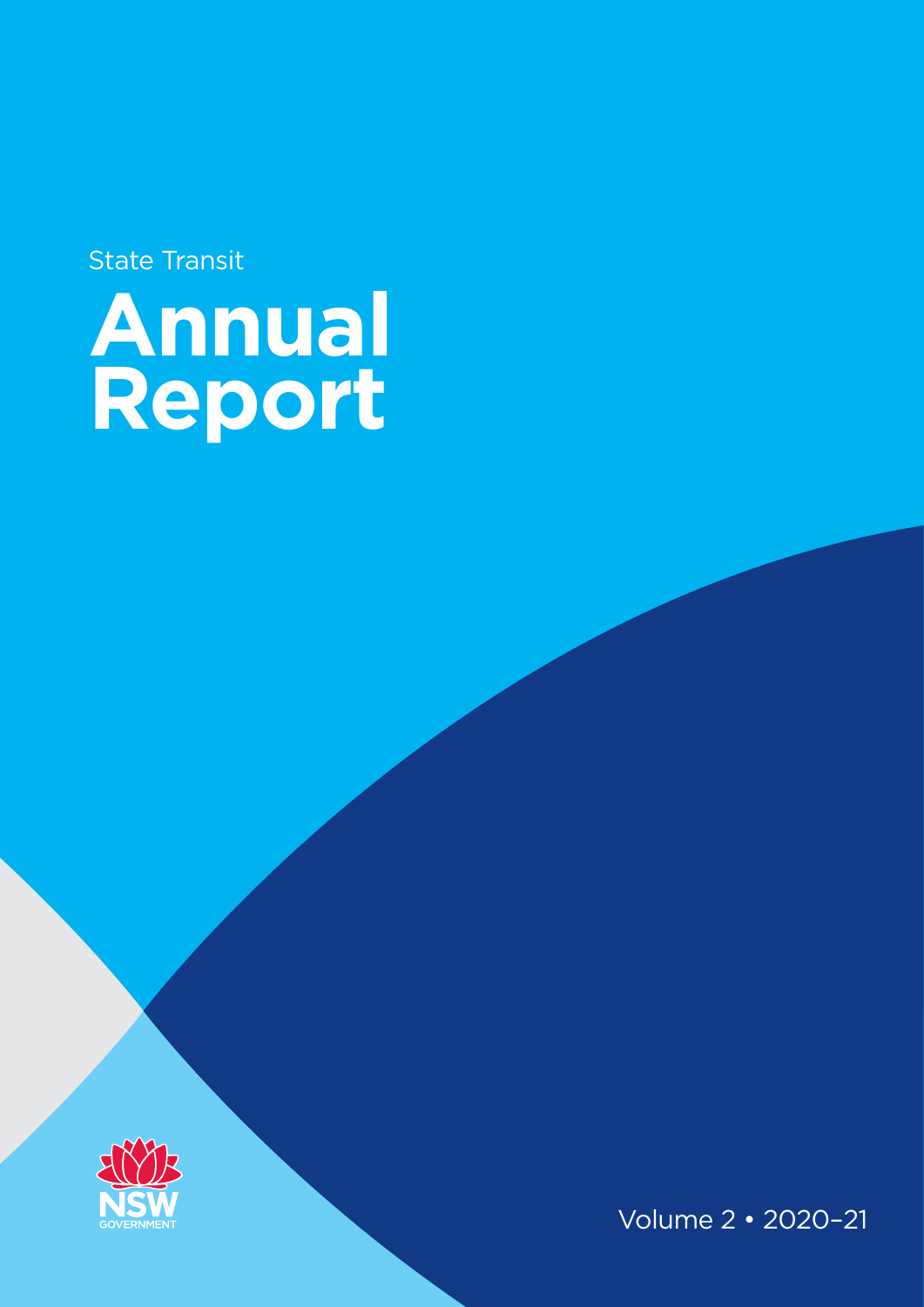

The Hon Andrew Constance, MP Minister for Transport and Roads GPO Box 5341 SYDNEY NSW 2001

6 September 2021

Dear Minister

# **STATUTORY AUDIT REPORT**

**for the year ended 30 June 2021**

**State Transit Authority of NSW**

I have audited the financial statements of State Transit Authority of NSW (the Authority) as required by by the Government Sector Audit Act 1983 (GSA Act). This Statutory Audit Report outlines the the *Government Sector Audit Act 1983* (GSA Act). This Statutory Audit Report outlines the results of results of my audit for the year ended 30 June 2021, and details matters I found during my audit my audit for the year ended 30 June 2021, and details matters I found during my audit that are that are relevant to you in your role as one of those charged with the governance of the Authority. relevant to you in your role as one of those charged with the governance of the Authority. The GSA The GSA Act requires me to send this report to the Authority's Accountable Authority, responsible Minister and the Treasurers Minister and the Treasurer. I have audited the financial statements of State Transit Authority of NSW (the Authority) as required

My audit is designed to obtain reasonable assurance the financial statements are free from material misstatement. It is not designed to identify and report all the matters you may find of governance interest. Therefore, other governance matters may exist that I have not reported to you.

While I expressed an unmodified opinion on the Authority's financial statements, I identified a **Emphasis of Matter paragraph** significant matter which is disclosed below.

# Emphasis of Matter paragraph in my Independent my Independent my Independent of the paragraph in my Independent of the United States of Matter paragraph in my Independent of the United States of the United States of the Un

This report is not the Independent Auditor's Report, which expresses my opinion on the Authority's This report is not the Independent Auditor's Report, which expresses my opinion on the Authority's financial statements. financial statements.

Without modifying my opinion, I included an Emphasis of Matter paragraph in my Independent Auditor's Report. I draw attention to the 'Non-going concern' basis in Note 1 to the financial statements. The note describes the Authority's financial statements were prepared on a nongoing concern basis as the Authority's principal activities will not operate for the entire 2021-22 **Significant matters** financial year. My opinion is not modified in respect of this matter.

# Significant matters came to my attention during the audit of the audit of the audit.

Contact: Nirupama Mani Phone no: 02 9275 7111 Our ref: D2115557/0371

i



My audit is continuous. If I identify new significant matters, I will report these to you immediately. My audit is continuous. If I identify new significant matters, I will report these to you immediately.

## **Audit result**  $W(x, y) = W(x, y)$  is finally statements,  $W(x, y) = W(x, y)$  is finally statements, I is in the Authority's financial statements, I is in the Authority's financial statements, I is in the Authority's financial statements, I is in t Audit result

The following significant matters came to my attention during the audit.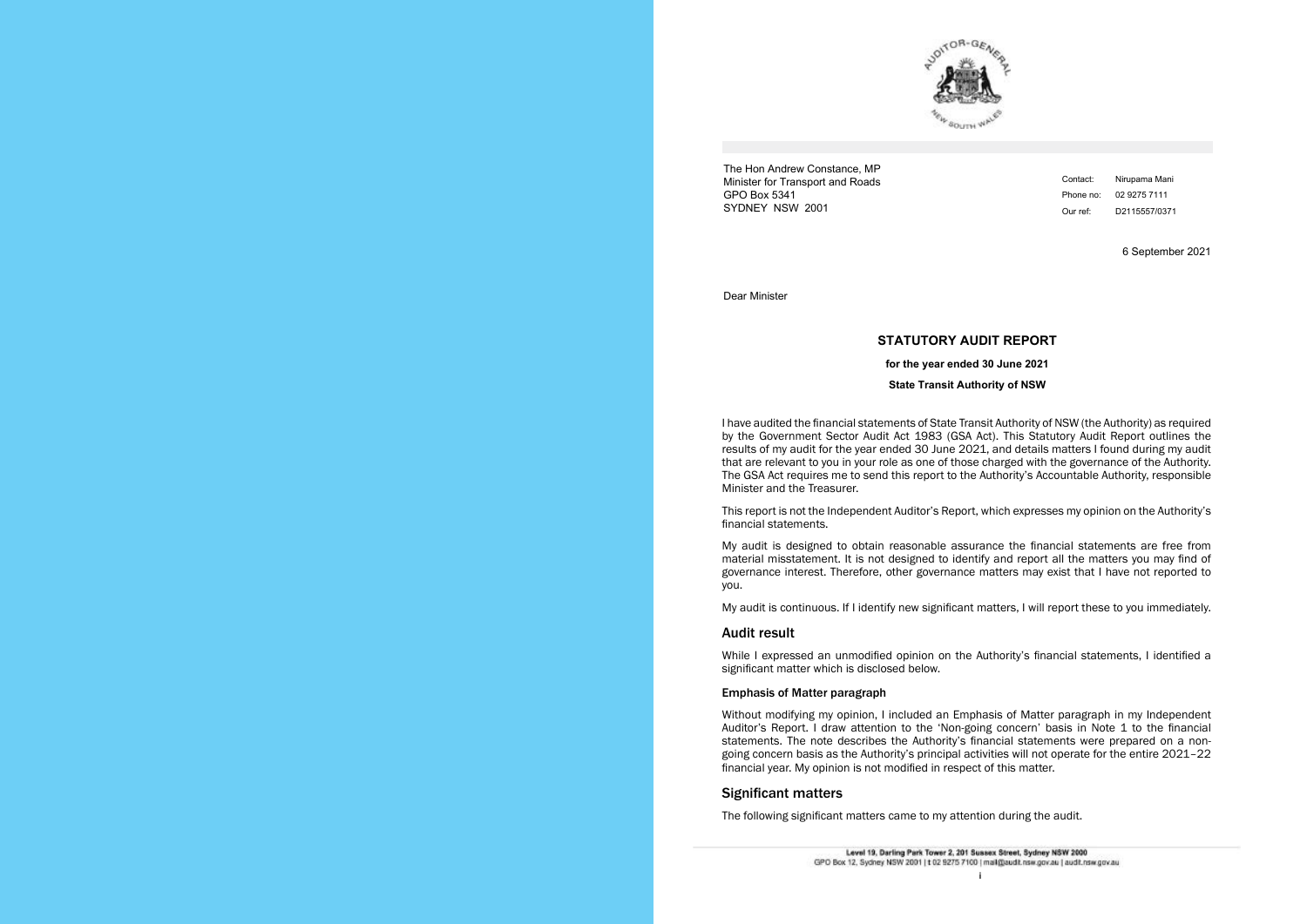Yours sincerely

Ningana Mary

Nirupama Mani Director, Financial Audit

Delegate of the Auditor-General for New South Wales

# Non-going concern basis of preparation

The Authority prepared its financial statements on a non-going concern basis. The Authority's principal activities will not operate for a full 12 months in the 2021–22 financial year.

In October 2019, the Minister for Transport and Roads announced that the Authority will no longer operate in the Eastern, Western and Northern Regions. Private sector operators will be invited to run the bus services in three stages from October 2021 with expected completion by April 2022.

The Statement of financial position is presented on a liquidity basis and does not distinguish between current and non-current classification.

Please respond to all the matters raised above in the Authority's annual report, as required by the Annual Reports legislation.

# Misstatements in the financial statements

Misstatements (both monetary and disclosure deficiencies) are differences between what has been reported in the financial statements and what is required in accordance with the Authority's financial reporting framework. Misstatements can arise from error or fraud.

I have certain obligations for reporting misstatements:

- the Auditing Standards require matters of governance interest and significant misstatements identified during the audit to be communicated to those charged with governance
- statutory obligations require the Auditor-General to report misstatements resulting from or not detected because of failures in internal controls and/or systemic deficiencies which pose a significant risk to the Authority.

# **Acknowledgment** Acknowledgment

I thank the Authority's staff for their courtesy and assistance. I thank the Authority's staff for their courtesy and assistance.

The Appendix lists and explains the nature and impact of the misstatements contained in the financial statements.

- Table one reports significant corrected misstatements and disclosure deficiencies
- Table two reports the effect on the reported net result of misstatements that have not been corrected in the period in which they occurred

Based on my evaluation, none of the misstatements reported are due to fraud.

# Compliance with legislative requirements

My audit procedures are targeted specifically towards forming an opinion on the Authority's financial statements. This includes testing whether the Authority complied with key legislative requirements relevant to the preparation and presentation of the financial statements. The results of the audit are reported in this context. My testing did not identify any reportable instances of non-compliance with legislative requirements.

# Auditor-General's Report to Parliament

The 2021 Auditor-General's Report to Parliament will incorporate the results of the audit.

# Management Letter

I issued an interim Management Letter to the Chief Executive in July 2021 which included observations from the interim phase of my audit.

In September 2021, I expect to send a Management Letter from the final phase of my audit to the Chief Executive which includes observations from my audit. This letter will also include management's responses to the matters raised.

I believe the observations in these letters are not significant and have therefore not mentioned them in this report. Please contact the Chief Executive for a copy of the letters.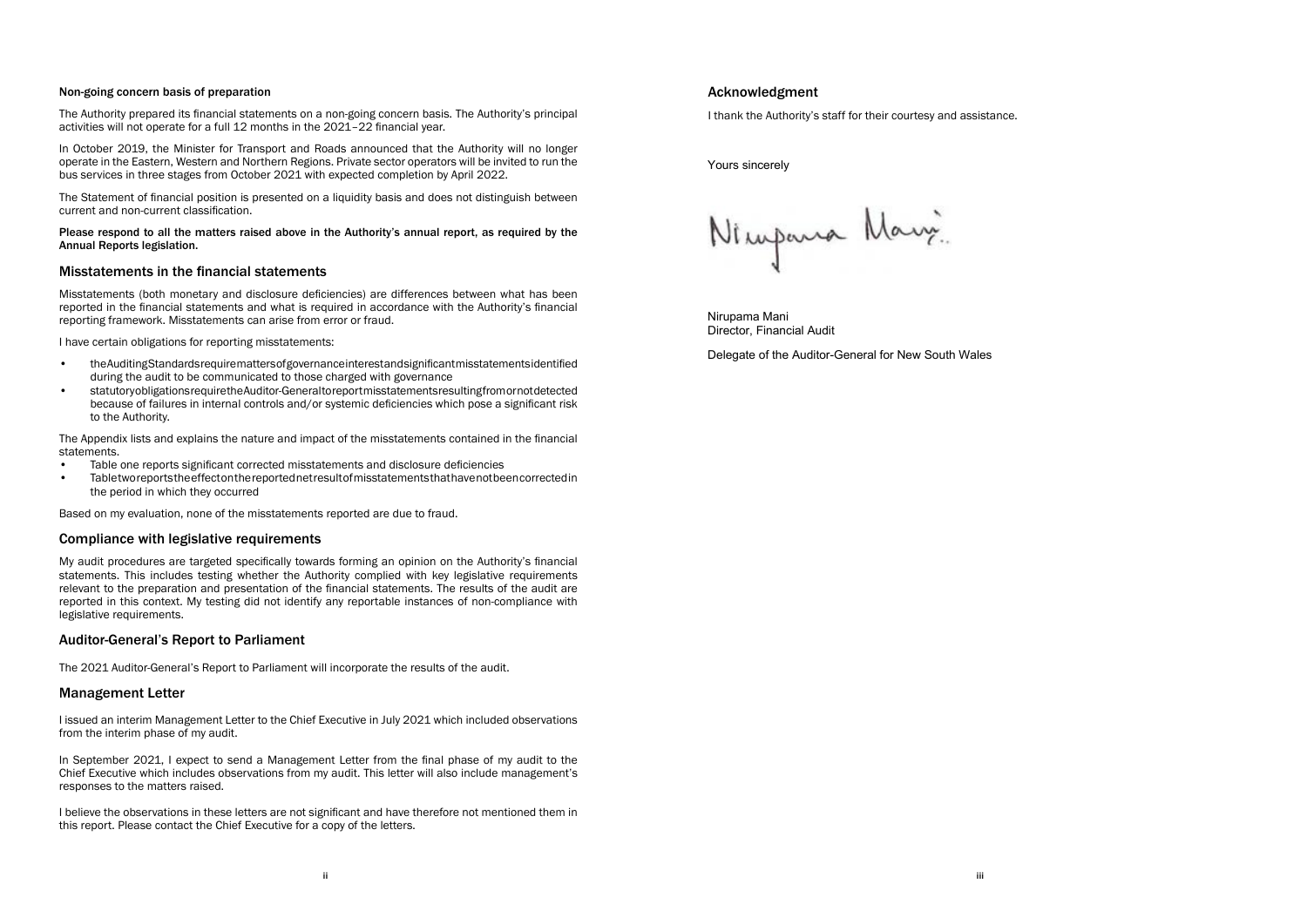**State Transit Authority of NSW Statement by Chief Executive 30 June 2021**

Pursuant to Part 7.6 (4) of the *Government Sector Finance Act 2018*, I declare that in my opinion:

1. The accompanying financial statements as at 30 June 2021 exhibit a true and fair view of the financial position, financial performance and cash flows of the State Transit Authority of New South Wales for the year

Management corrected the following disclosure deficiencies in the current year's financial statements. Management corrected the following disclosure deficiencies in the current year's financial statements. I agree with management's determination and confirm this treatment complies with Australian Accounting Standards.

- ended; and
- 2. The financial statements have been prepared in accordance with the provisions of the Australian Accounting *Government Sector Finance Regulation 2018* and the Treasurer's Directions.

Standards which includes Australian Accounting Interpretations, the *Government Sector Finance Act 2018*,

To fully understand the current year's financial result, those charged with governance should consider To fully understand the current year's financial result, those charged with governance should consider the impact of misstatements from previous years corrected in the current period and current period errors that remain uncorrected.

Further, at the date of this statement, I am not aware of any circumstances that would render the particulars included in the financial statements to be misleading or inaccurate.



Daniela Fontana Chief Executive

DATED - 26 August 2021

# **APPENDIX**

# **Table one: Corrected disclosure deficiencies**

# **Corrected disclosure deficiencies**

| <b>AASB</b> reference | Disclosure title | Description of disclosure deficiency                                                                                     |
|-----------------------|------------------|--------------------------------------------------------------------------------------------------------------------------|
| Various               | Various          | Management corrected various disclosures in the financial<br>statements to comply with the relevant accounting standards |

 $\frac{1}{\sqrt{2}}$  occurred This table illustrates the effect of misstatements that have not been corrected in the period in which they occurred.

# **Table two: Effect of misstatements on the reported net result** Table two: Effect of misstatements on the reported net result

| <b>Description and effect</b>                                       | <b>Net result</b>       |
|---------------------------------------------------------------------|-------------------------|
|                                                                     | (Increase)/<br>decrease |
|                                                                     | \$'000                  |
| Net result as reported                                              | (33, 434)               |
| Prior year transactions recorded in the current year's net result # | 1,200                   |
| Current year misstatements that have not been corrected             |                         |
| Adjusted current year net result                                    | (32, 234)               |

In 2019–20, we reported the Authority did not receive any advertising revenue from JC Decaux for the In 2019–20, we reported the Authority did not receive any advertising revenue from JC Decaux for the period 1 March to 30 June 2020 primarily due to the advertising firm's business being affected by the period 1 March to 30 June 2020 primarily due to the advertising firm's business being affected by the COVID-19 pandemic. On 24 August 2020, the Authority wrote to JC Decaux to agree on updated COVID-19 pandemic. On 24 August 2020, the Authority wrote to JC Decaux to agree on updated revenue share arrangements for the period of 1 April to 31 December 2020. The Authority subsequently wrote to JC Decaux on 27 January 2021 and 10 March 2021 to agree on revenue share agreements between 1 January 2021 to 30 June 2021. Our sample testing of advertising revenue noted \$1.2 million that was recorded in 2020–21 related to revenue obtained from JC Decaux for the period 1 March to for the period 1 March 1 March 1 March 1 March 2021, we are satisfied that this revenue is now be.<br>The period in the relevant menth that the performance obligations are satisfied. This matter was in a recorded in the relevant month that the performance obligations are satisfied. This matter was in our records Report on Early Close Procedures issued in June 2021. 30 June 2020. Based on our testing to 30 June 2021, we are satisfied that this revenue is now being

# This includes:

c misstatements reported in previous years corrected in the current year's net result

d transactions identified and recorded in the current year, which relate to a prior period.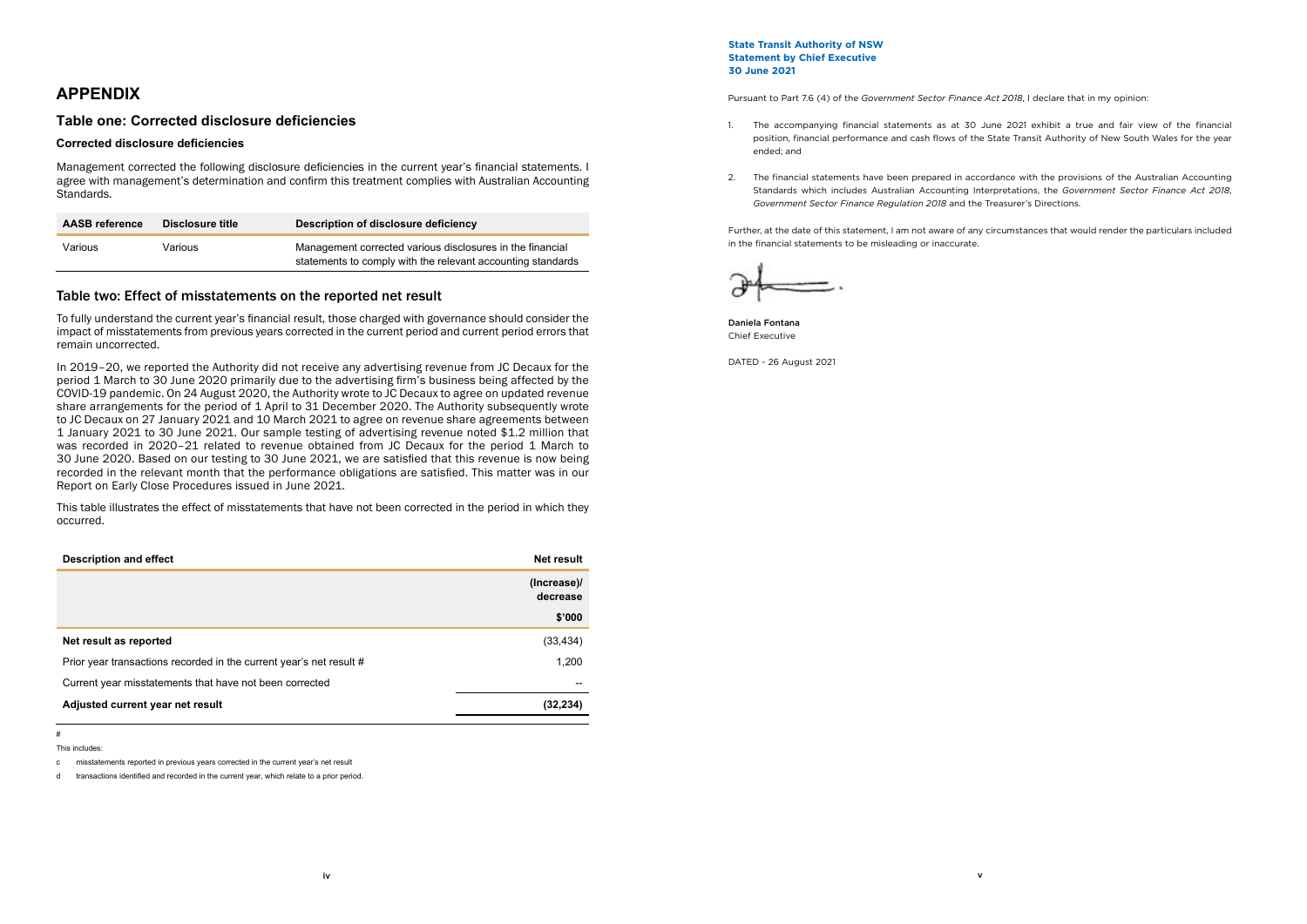# **State Transit Authority of NSW**

**Audited Financial Statements for the year ended - 30 June 2021**

1

**State Transit Authority of NSW Contents 30 June 2021**

Statement of comprehensive income 2

Statement of financial position 3

Statement of changes in equity 4

Statement of cash flows 5

Notes to the financial statements 6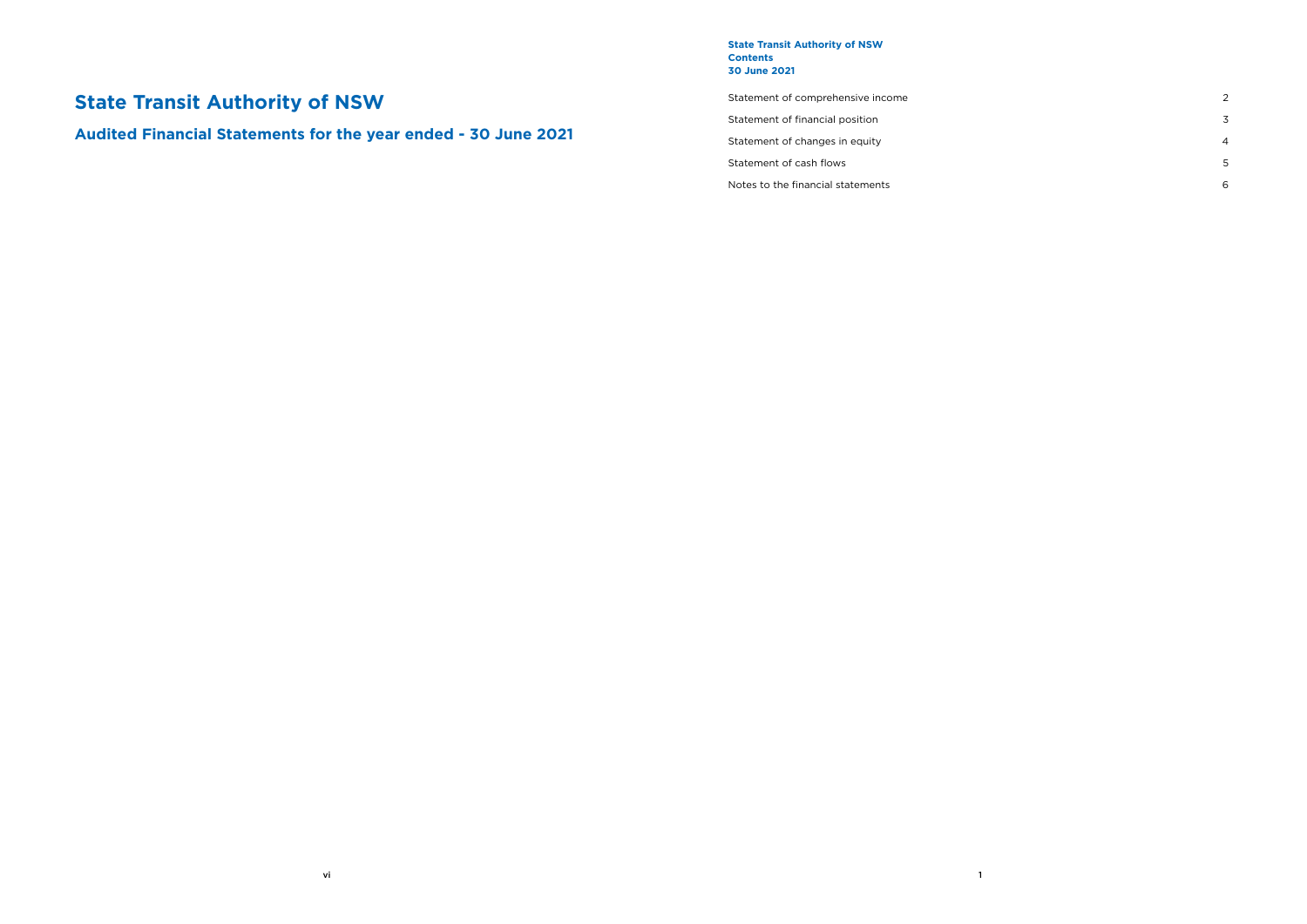|                                         | <b>Note</b><br>\$'000 | 2021      | 2020<br>\$'000 |
|-----------------------------------------|-----------------------|-----------|----------------|
| <b>Revenue</b>                          |                       |           |                |
| Operational revenue                     | 2                     | 428,903   | 424,860        |
| Other income                            | 3                     | 39,026    | 25,231         |
| Total revenue                           |                       | 467,929   | 450,091        |
| <b>Expenses</b>                         |                       |           |                |
| Fleet running expenses                  | 4                     | (54,500)  | (61, 493)      |
| Personnel services                      | 5                     | (319,008) | (331, 844)     |
| Depreciation and amortisation           | 6                     | (4,011)   | (3,337)        |
| Finance costs                           |                       | (2)       | (3)            |
| Operating expenses                      | 8                     | (56,974)  | (54, 814)      |
| Total expenses                          |                       | (434.495) | (451, 491)     |
| Surplus/(deficit) for the year          |                       | 33,434    | (1,400)        |
| Other comprehensive income for the year |                       |           |                |
| Total comprehensive income for the year |                       | 33,434    | (1,400)        |

# **State Transit Authority of NSW Statement of comprehensive income For the year ended 30 June 2021**

| <b>Assets</b>                 |                 |         |         |
|-------------------------------|-----------------|---------|---------|
| Cash and cash equivalents     | 9               | 54,031  | 34,577  |
| Trade and other receivables   | 10 <sup>°</sup> | 32,043  | 35,957  |
| <b>Inventories</b>            | 11              | 7.209   | 7,153   |
| Property, plant and equipment | 12              | 3,420   | 4,441   |
| Right-of-use asset            | 13              | 51      | 234     |
| Intangibles                   | 14              | 3,298   | 6,182   |
| Other                         | 15              |         | 202     |
| <b>Total assets</b>           |                 | 100,052 | 88,746  |
| <b>Liabilities</b>            |                 |         |         |
| Trade and other payables      | 16              | 269,242 | 291,266 |
| Provisions                    | 17              | 2,308   | 2,245   |
| Lease liability               | 18              | 54      | 221     |
| <b>Total liabilities</b>      |                 | 271,604 | 293,732 |

|                                   | <b>Note</b> | 2021<br>\$'000 | 2020<br>\$'000 |
|-----------------------------------|-------------|----------------|----------------|
| <b>Assets</b>                     |             |                |                |
| Cash and cash equivalents         | 9           | 54,031         | 34,577         |
| Trade and other receivables       | 10          | 32,043         | 35,957         |
| Inventories                       | 11          | 7,209          | 7,153          |
| Property, plant and equipment     | 12          | 3,420          | 4,441          |
| Right-of-use asset                | 13          | 51             | 234            |
| Intangibles                       | 14          | 3,298          | 6,182          |
| Other                             | 15          |                | 202            |
| <b>Total assets</b>               |             | 100,052        | 88,746         |
| <b>Liabilities</b>                |             |                |                |
| Trade and other payables          | 16          | 269,242        | 291,266        |
| Provisions                        | 17          | 2,308          | 2,245          |
| Lease liability                   | 18          | 54             | 221            |
| <b>Total liabilities</b>          |             | 271,604        | 293,732        |
| <b>Net liabilities</b>            |             | (171, 552)     | (204, 986)     |
| Equity                            |             |                |                |
| Retained deficit                  | 19          | (171, 552)     | (204, 986)     |
| <b>Total deficiency in equity</b> |             | (171, 552)     | (204, 986)     |

# **State Transit Authority of NSW Statement of financial position As at 30 June 2021**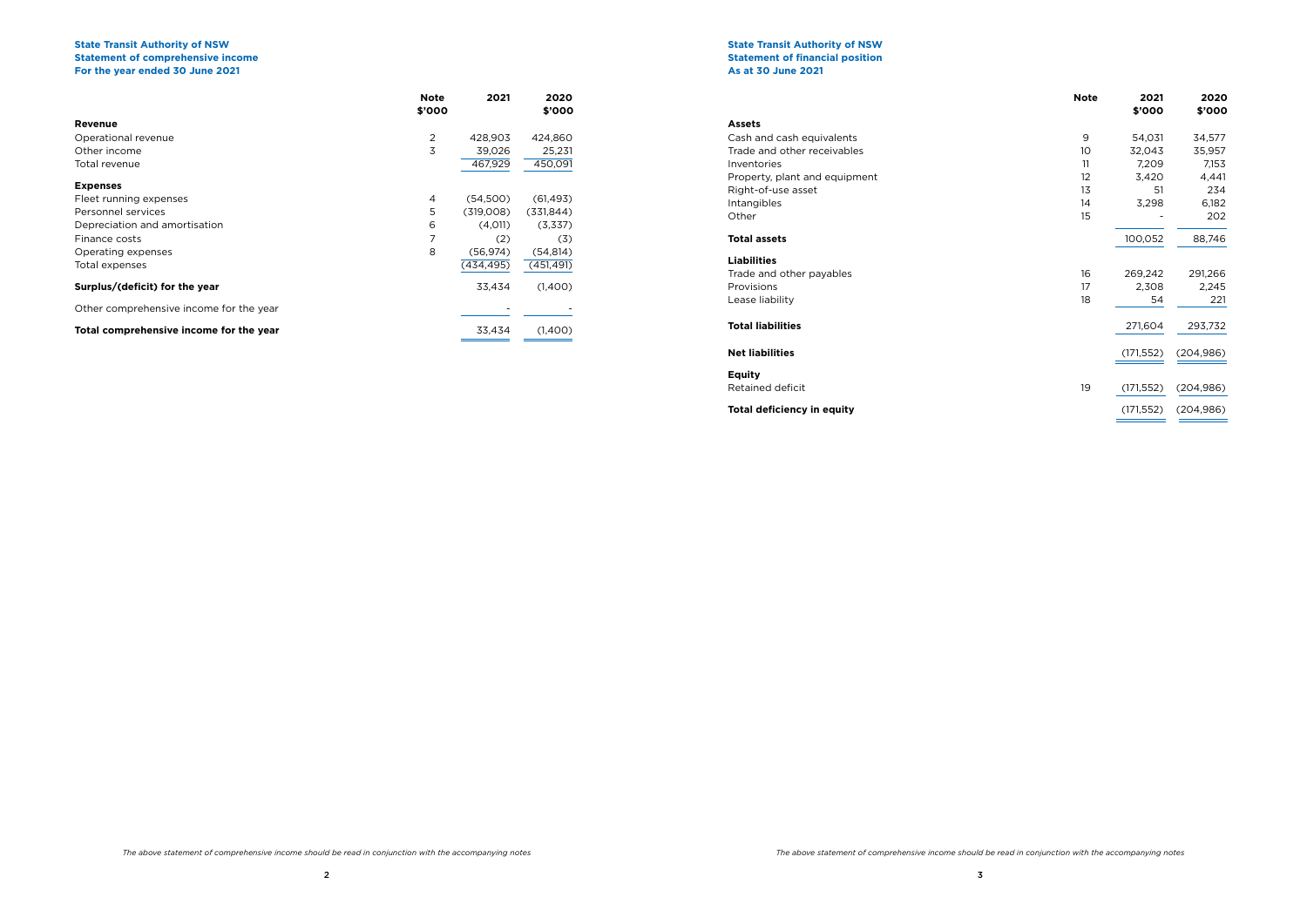# **State Transit Authority of NSW Statement of changes in equity For the year ended 30 June 2021**

|                                                                 | deficit<br>\$'000 | <b>Total</b><br><b>Retained deficiency</b><br>in equity<br>\$'000 |
|-----------------------------------------------------------------|-------------------|-------------------------------------------------------------------|
| Balance at 1 July 2019                                          |                   | $(203,586)$ $(203,586)$                                           |
| Deficit for the year<br>Other comprehensive income for the year | (1,400)           | (1,400)                                                           |
| Total comprehensive income for the year                         | (1,400)           | (1,400)                                                           |
| Balance at 30 June 2020                                         |                   | $(204,986)$ $(204,986)$                                           |

|                     | <b>Total</b><br><b>Retained deficiency</b> |                                                                  | <b>Note</b> | 2021<br>\$'000 | 2020<br>\$'000 |
|---------------------|--------------------------------------------|------------------------------------------------------------------|-------------|----------------|----------------|
| deficit             | in equity                                  | Cash flows from operating activities                             |             |                |                |
| \$'000              | \$'000                                     | Receipts from operations                                         |             | 449,011        | 428,618        |
| 203,586)            | (203,586)                                  | Other receipts                                                   |             | 41,582         | 108,267        |
|                     |                                            | Interest received                                                |             | 74             | 420            |
| (1,400)             | (1,400)                                    | Payments to suppliers                                            |             | (470, 780)     | (549, 546)     |
|                     |                                            | Finance costs                                                    |             | (2)            | (3)            |
| (1,400)             | (1,400)                                    | Net cash from/(used in) operating activities                     | 25          | 19,855         | (12, 244)      |
|                     | 204,986)(204,986)                          | <b>Cash flows from investing activities</b>                      |             |                |                |
|                     |                                            | Purchases of property, plant and equipment                       |             | (345)          | (2,516)        |
|                     |                                            | Proceeds from disposal of property, plant and equipment          |             | 84             | 41             |
|                     |                                            | Net cash used in investing activities                            |             | (261)          | (2, 475)       |
|                     | <b>Total</b>                               | <b>Cash flows from financing activities</b>                      |             |                |                |
| Retained<br>deficit | deficiency<br>in equity                    | Payment of principal portion of lease liabilities                |             | (170)          | (129)          |
| \$'000              | \$'000                                     | Net cash used in financing activities                            |             | (170)          | (129)          |
|                     | 204,986) (204,986)                         | Net increase/(decrease) in cash and cash equivalents             |             | 19,454         | (14, 848)      |
|                     |                                            | Cash and cash equivalents at the beginning of the financial year |             | 34,577         | 49,425         |
| 33,434              | 33,434                                     |                                                                  |             |                |                |
|                     |                                            | Cash and cash equivalents at the end of the financial year       | 9           | 54,031         | 34,577         |
| 33 434              | 33434                                      |                                                                  |             |                |                |

# **State Transit Authority of NSW Statement of cash flows For the year ended 30 June 2021**

|                                                                 | deficit<br>\$'000 | <b>Total</b><br><b>Retained deficiency</b><br>in equity<br>\$'000 |
|-----------------------------------------------------------------|-------------------|-------------------------------------------------------------------|
| Balance at 1 July 2020                                          |                   | (204,986) (204,986)                                               |
| Surplus for the year<br>Other comprehensive income for the year | 33.434            | 33,434                                                            |
| Total comprehensive income for the year                         | 33.434            | 33.434                                                            |
| Balance at 30 June 2021                                         | (171, 552)        | (171, 552)                                                        |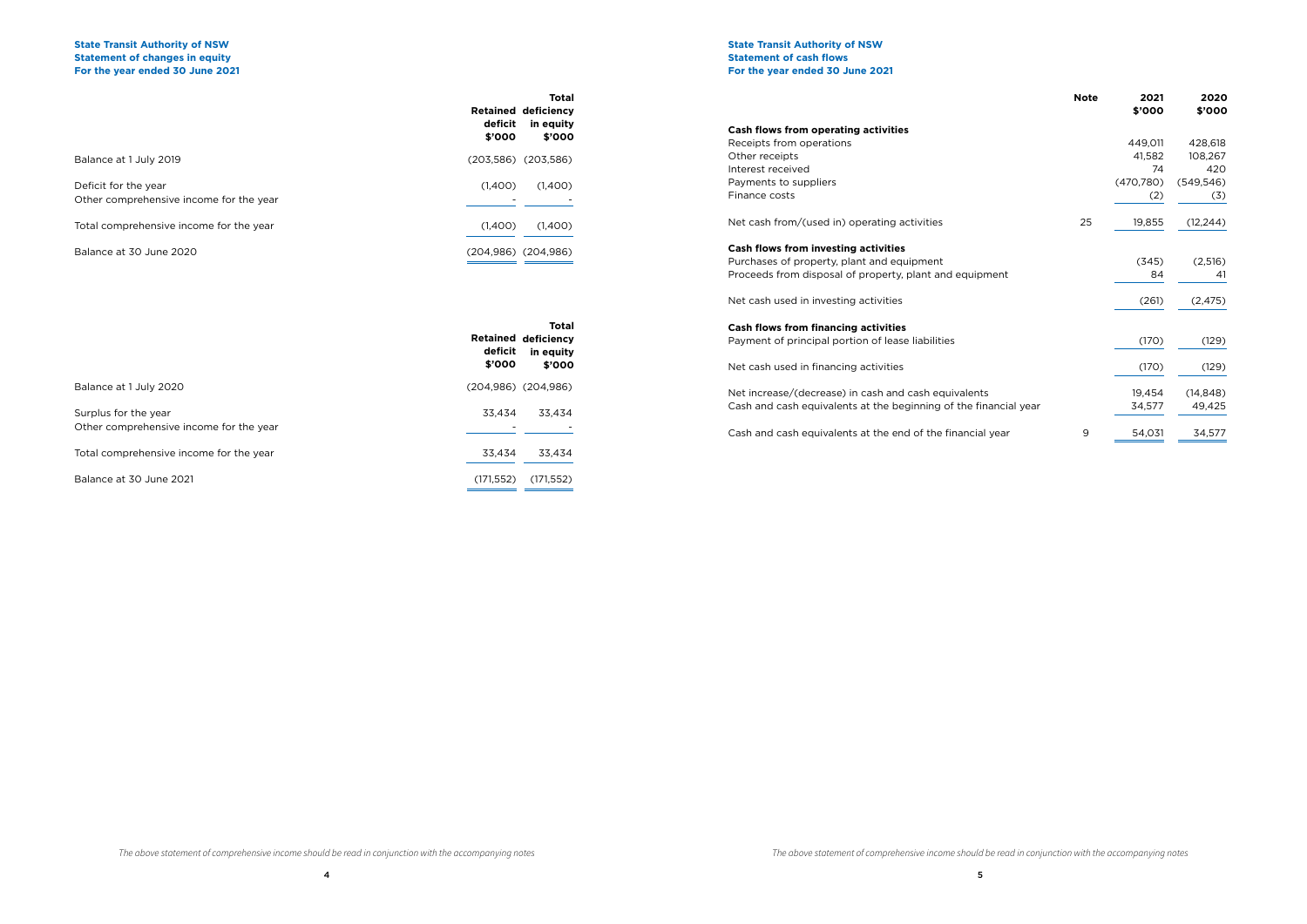# **Note 1. Summary of significant accounting policies**

The State Transit Authority of New South Wales ("Authority") was established by section 20 of the *Transport Administration Act 1988*. It is domiciled in New South Wales (NSW), Australia.

The Authority is a not-for-profit public entity for accounting purposes. The Authority is exempt from the National Tax Equivalent Regime and is not required to pay income tax.

The Authority's principal activities are the provision of bus services in metropolitan Sydney under the Sydney Metropolitan Bus Service Contracts.

The Authority is operating under five-year contracts with the NSW Government to operate bus services in three contract regions, which are effective from 1 July 2018. The Authority leases depot and buses under peppercorn leases from TfNSW. The Government has also announced that private sector operators will be invited to compete to run bus services in the Eastern, Western and Northern Region. The transition dates will be staggered for the 3 regions and are expected to be completed by October 2021 for Northern Region, January 2022 for Western Region and April 2022 for Eastern Region. The award for the operation of Northern Region was awarded to Keolis Downer on 28 May 2021 and for the operation of the Western Region was awarded to Busways on 30 July 2021 after a tender process which was coordinated by TfNSW. The same process will occur in the 2021-22 financial year with the new operators appointed for Eastern Region (expected to be announced in November 2021).

The financial statements were authorised for issue by the Chief Executive Officer on the date the accompanying statement was signed.

# **Basis of preparation**

The financial statements have been prepared as general purpose financial statements in accordance with the requirements of the *Government Sector Finance Act 2018* (GSF Act), the *Government Sector Finance Regulation 2018*, Australian Accounting Standards which include Australian Accounting Interpretations and the Treasurer's Directions issued under the GSF Act.

The financial statements have been prepared on an accrual accounting basis except for cash flow using historical costs. The exception to this is certain assets, which are recorded at fair value.

All amounts are expressed in Australian currency.

# **Non-going concern**

The financial statements have been prepared on a non-going concern basis due to the fact that the Authority's principal activities will not operate for a full 12 months in the 2021-22 financial year. All noncurrent assets and liabilities have been reclassified as current at 30 June 2021. The balance sheet is presented on a liquidity basis. Assets and liabilities are presented in decreasing order of liquidity and do not distinguish between current and non-current. Plant and equipment and inventory will be sold to the new operator or a third party, where possible. Any unsettled assets and liabilities are expected to be equity transferred to TfNSW. The negative equity has arisen due to the Authority equity transferring the majority of assets and liabilities, with a net value of \$555.3 million to TfNSW on 1 July 2018 in accordance with the *Transport Administration Act 1988*. The operations and ability of the Authority to pay its debts are assured, despite total liabilities exceeding total assets at year end, due to monthly payments for bus services contracts from TfNSW. The Authority received a Letter of Comfort from NSW Treasury.

# **Financial assets**

Financial assets are initially measured at fair value. Transaction costs are included as part of the initial measurement, except for financial assets at fair value through profit or loss. Such assets are subsequently measured at either amortised cost or fair value depending on their classification. Classification is determined based on both the business model within which such assets are held and the contractual cash flow characteristics of the financial asset unless an accounting mismatch is being avoided.

Financial assets are derecognised when the rights to receive cash flows have expired or have been transferred and the Authority has transferred substantially all the risks and rewards of ownership. When there is no reasonable expectation of recovering part or all of a financial asset, its carrying value is written off.

# **State Transit Authority of NSW Notes to the financial statements 30 June 2021**

# **Note 1. Summary of significant accounting policies (continued)**

### *Financial assets at amortised cost*

A financial asset is measured at amortised cost only if both of the following conditions are met: (i) it is held within a business model whose objective is to hold assets in order to collect contractual cash flows; and (ii) the contractual terms of the financial asset represent contractual cash flows that are solely payments of principal and interest.

## **Right-of-use assets**

A right-of-use asset is recognised at the commencement date of a lease. The right-of-use asset is measured at cost, which comprises the initial amount of the lease liability, adjusted for, as applicable, any lease payments made at or before the commencement date net of any lease incentives received, any initial direct costs incurred, and, except where included in the cost of inventories, an estimate of costs expected to be incurred for dismantling and removing the underlying asset, and restoring the site or asset.

Right-of-use assets are depreciated on a straight-line basis over the unexpired period of the lease or the estimated useful life of the asset, whichever is the shorter. Where the Authority expects to obtain ownership of the leased asset at the end of the lease term, the depreciation is over its estimated useful life. Right-of use assets are subject to impairment or adjusted for any re-measurement of lease liabilities.

The Authority has elected not to recognise a right-of-use asset and corresponding lease liability for shortterm leases with terms of 12 months or less and leases of low-value assets. Lease payments on these assets are expensed to profit or loss as incurred.

# **Impairment**

The carrying values of assets are reviewed annually for impairment where objective evidence, or changes in circumstances, indicate the carrying values may not be recoverable or the assets previously impaired may be reversible.

If any such indication exists and where the carrying values exceed the estimated recoverable amounts, the impaired assets would be written down to their recoverable amounts. Where the recoverable amounts exceed the values of the impaired assets, a reversal is made to the extent of the previous impairment loss recognised.

An impairment loss is recognised immediately as expense in the statement of comprehensive income unless the relevant asset is carried at a revalued amount in which case the impairment loss is treated as a revaluation decrease.

As a not-for-profit entity, an impairment loss is recognised in the net result to the extent the impairment loss exceeds the amount in the revaluation surplus for the class of asset.

# **Provisions**

Provisions are recognised when it is probable that the Authority has a present legal, equitable or constructive obligation to make a future sacrifice of economic benefits as a result of past transactions or events and a reliable estimate of the amount of the obligation can be made. Provisions are measured at the present value of the estimated liability. The calculation of provisions requires various assumptions and estimates to be made. These uncertainties may result in future actual expenditure differing from the amounts currently provided. The provisions recognised are periodically reviewed and updated based on the facts and circumstances available at the time.

### **Personnel services**

Staff of the Authority are employed by Transport Service of NSW (TS). The Authority has recognised a personnel services expense and a corresponding liability to TS. The major components of the personnel services liability include obligations for annual leave, long service leave, workers' compensation and the unfunded portion of the defined benefit superannuation schemes. The Authority's actuaries have been advised of the proposed franchising of its remaining operations and any financial implications have been captured in the actuarial valuation.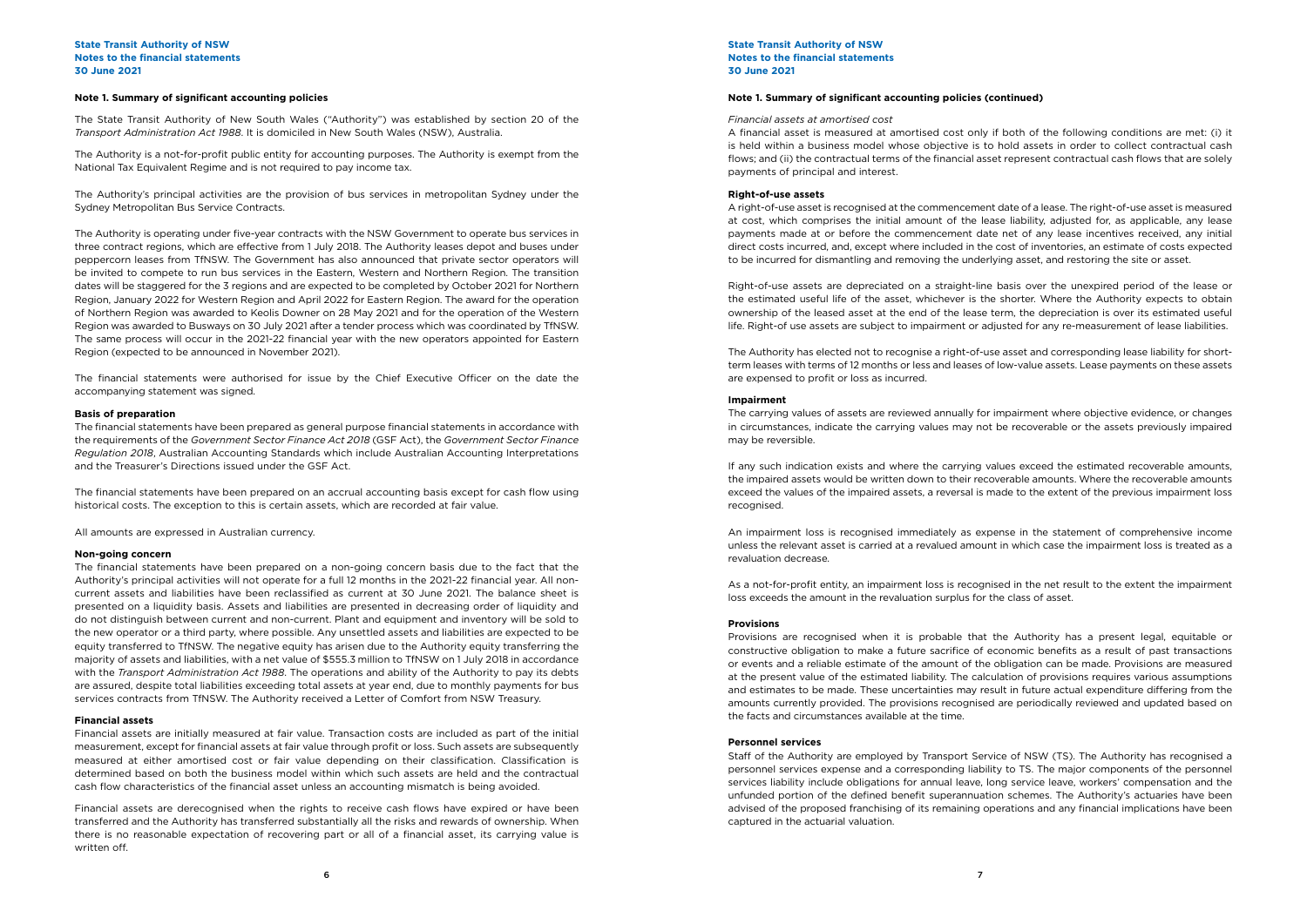# **Note 1. Summary of significant accounting policies (continued)**

(i) Salaries and wages, sick leave and on-costs

Liability for salaries and wages is recognised and measured as the amount unpaid at the reporting date at current pay rates in respect of employees' service up to that date.

The outstanding amounts of payroll tax, workers' compensation and fringe benefits tax, which are consequential to employment, are recognised as liabilities and expenses where employee entitlements to which they relate have been recognised.

# (ii) Annual leave and long service leave

Provision has been made for benefits accruing to employees in relation to annual leave and long service leave estimated to be payable to employees on the basis of statutory and contractual requirements.

Annual leave entitlements, that are recognised as current liabilities, are measured at their nominal amounts based on remuneration rates expected to be paid when the entitlements are settled. Long service leave obligations that are not expected to be settled within twelve months are assessed at present value by independent actuaries and are recognised as current. The unconditional component of the long service leave entitlements, for those employees currently employed for six or more years at the reporting date, are classified as current liabilities.

# (iii) Superannuation

The employees retirement benefits liability in respect of three defined benefit superannuation funds is recognised in full. The liability for employees retirement benefits is based on an actuarial assessment and is recognised as current. Actuarial gains and losses are recognised directly in the statement of comprehensive income of TS in the year in which they occur.

# **Fair value hierarchy**

The Authority uses market observable data as far as possible when measuring the fair value of an asset or a liability. Fair values are categorised into different levels in a fair value hierarchy based on the inputs used in the valuation techniques as follows:

# Level 1

Where the assets or liabilities are measured using quoted prices in active markets.

#### Level 2

Where the assets or liabilities are measured using other than quoted prices that are observable, either directly or indirectly.

## Level 3

Where the assets or liabilities are measured using non-market prices.

# **Equity Transfer**

The transfer of net assets between entities as a result of an administrative restructure, transfers of programs / functions and parts thereof between NSW public sector entities and 'equity appropriations' are designated or required by Australian Accounting Standards to be treated as contributions by owners and recognised as an adjustment to 'Retained Surpluses'. This treatment is consistent with AASB 1004 and Australian Interpretation 1038 Contributions by Owners Made to Wholly-Owned Public Sector Entities.

Transfers arising from an administrative restructure involving not-for-profit and for-profit government entities are recognised at the amount at which the assets and liabilities were recognised by the transferor immediately prior to the restructure. Subject to below, in most instances this will approximate fair value. All other equity transfers are recognised at fair value, except for intangibles. Where an intangible has been recognised at (amortised) cost by the transferor because there is no active market, the entity recognises the asset at the transferor's carrying amount. Where the transferor is prohibited from recognising internally generated intangibles, the entity does not recognise that asset.

**State Transit Authority of NSW Notes to the financial statements 30 June 2021**

## **Note 1. Summary of significant accounting policies (continued)**

# **Accounting for Goods and Services Tax (GST)**

Revenues, expenses and assets are recognised net of the amount of GST, except:

- The amount of GST incurred that is not recoverable from the Australian Taxation Office is recognised as

- part of the cost of acquisition of an asset or as part of an item of expense.
- Receivables and payables are stated with the amount of GST included.

The net amount of GST recoverable from, or payable to, the Australian Taxation Office is included in the statement of financial position as an asset or liability.

Cash flows are reported in the cash flow statement on a gross basis. The GST components of cash flows arising from investing and financing activities are classified as operating cash flows.

# **Judgement, key assumptions and estimations**

In the application of accounting standards, management is required to make judgements, estimates and assumptions about the carrying values of assets and liabilities that are not readily apparent from other sources. The estimates and associated assumptions are based on historical experience and various factors that are believed to be reasonable under the current set of circumstances.

Management evaluates these judgements, estimates and assumptions on an ongoing basis. Revisions to estimates are recognised in the period in which the estimate is revised and all periods subsequent to the revision. Judgements, assumptions and estimates have been applied to Property, Plant & Equipment and Provisions in the financial statements.

# **Rounding of amounts**

Amounts in this report have been rounded off to the nearest thousand dollars, or in certain cases, the nearest dollar.

## **Comparatives**

Except when an Australian Accounting Standards permits or requires otherwise, comparative information is presented in respect of the previous period for all amounts reported in the financial statements.

# **Statement of compliance**

The financial statements of the Authority, including the notes, comply with Australian Accounting Standards which includes Australian Accounting Interpretations. At reporting date, all new and revised Standards and Interpretations issued by the Australian Accounting Standards Board (the AASB) that are relevant to the Authority's operations and effective for the current annual reporting period have been adopted.

# **Changes in accounting policies including new or revised accounting standards**

Australian Accounting Standards and Interpretations that have recently been issued or amended relevant to the Authority but are not yet effective have not been adopted.

The Authority's assessed the following new standards and interpretations which are not expected to have a significant financial impact:

# **Applicable for the first time in 2020-21**

There were several amendments and interpretations that apply for the first time in FY2020-21, but do not have an impact on the financial statements of the Authority.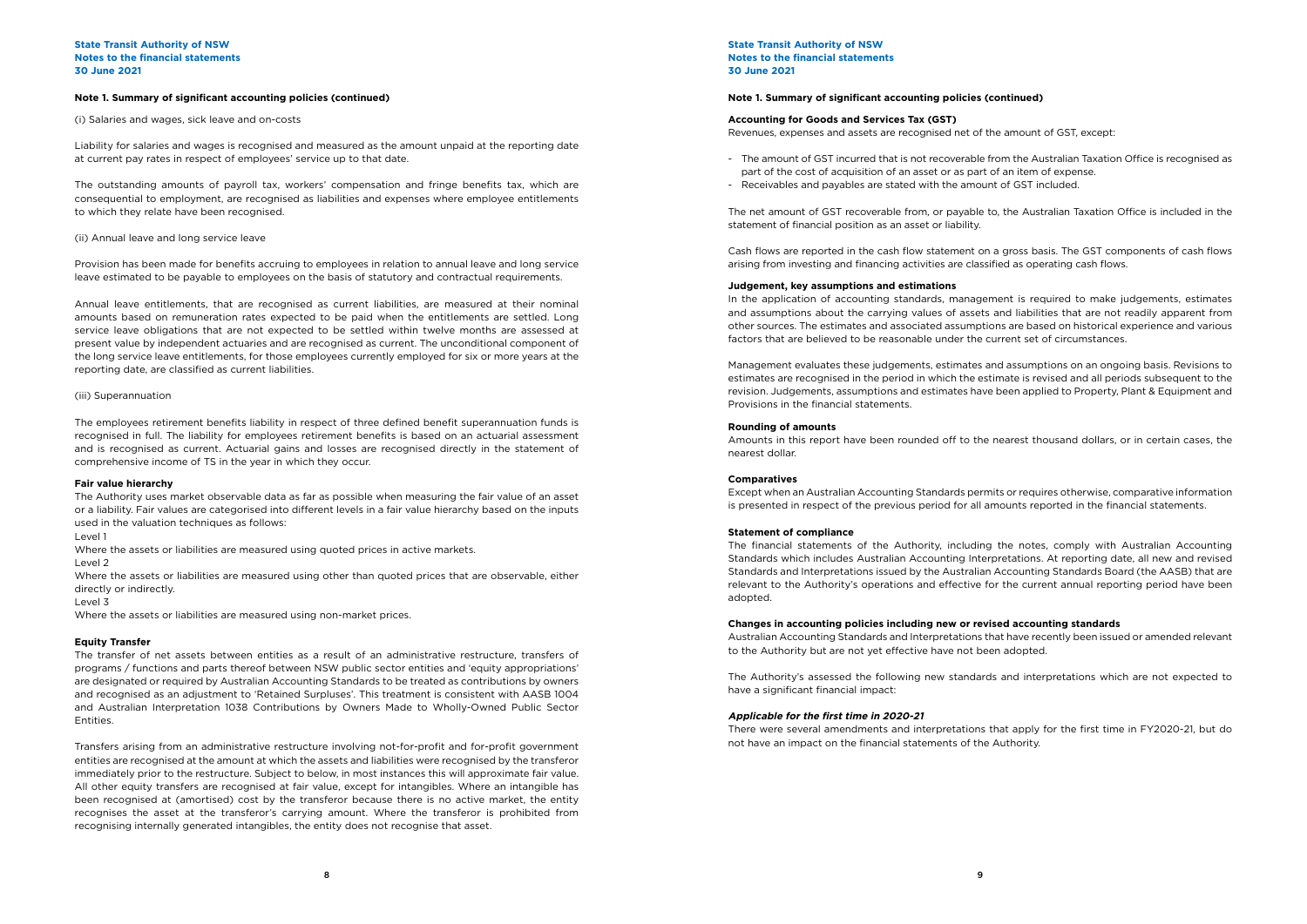# **Note 1. Summary of significant accounting policies (continued)**

# *Applicable for the first time in 2021-22 and beyond*

NSW public sector entities are not permitted to early adopt new Australian Accounting Standards (AAS), unless NSW Treasury determines otherwise. The following new AAS have not been applied and are not yet effective.

# AASB 17 Insurance Contracts

AASB 2020-3 Amendments to Australian Accounting Standards – Annual Improvements 2018-2020 and Other Amendments

AASB 2020-1 Amendments to Australian Accounting Standards – Classification of Liabilities as Current or Non-current

AASB 2020-6 Amendments to Australian Accounting Standards – Classification of Liabilities as Current or Non-current – Deferral of Effective Date

AASB 2020-5 Amendments to Australian Accounting Standards – Insurance Contracts.

# **Note 2. Operational revenue**

Operational revenue consists of revenue derived from fares, charters and bus service contracts. The recognition and measurement criteria are described as below:

Revenue from rendering of services is recognised when the Authority satisfies the performance obligation by transferring the promised services which is transportation of customers. The Authority typically satisfies its performance obligations when customers tap off the Opal card when off boarding the bus. The revenue is measured at the fare and contract determined by the NSW Government. No element of financing is deemed present as payments are due when service is provided.

Income is recognised in accordance with the requirements of AASB 15 Revenue from Contracts with Customers or AASB 1058 Income of Not-for-Profit Entities, dependent on whether there is a contract with a customer defined by AASB 15 Revenue from Contracts with Customers.

|                     | 2021<br>\$'000 | 2020<br>\$'000 |
|---------------------|----------------|----------------|
| Operational revenue | 428.903        | 424.860        |

**State Transit Authority of NSW Notes to the financial statements 30 June 2021**

# **Note 3. Other income**

Other income consists of interest, grants, rents, fines and advertising. The recognition and measurement criteria are described as below:

Interest income is calculated by applying the effective interest rate to the gross carrying amount of a financial asset except for financial assets that subsequently become credit-impaired. For financial assets that become credit impaired, the effective interest rate is applied to the amortised cost of the financial asset (i.e. after deducting the loss allowance for expected credit losses).

Income from grants to acquire/construct a recognisable non-financial asset to be controlled by the Authority is recognised when the Authority satisfies its obligations under the transfer. The Authority satisfies the performance obligations under the transfer to construct assets over time as the nonfinancial assets are being constructed. Revenue from grants with sufficiently specific performance obligations is recognised as when the Authority satisfies a performance obligation by transferring the promised goods or services. Revenue from these grants is recognised based on the grant amount specified in the funding agreement/funding approval, and revenue is only recognised to the extent that it is highly probable that a significant reversal will not occur.

Income from grants without sufficiently specific performance obligations is recognised when the Authority obtains control over the granted assets (e.g. cash).

Operating lease income is accounted for on a straight-line basis over the lease/contract term.

Advertising income is recognised in accordance with the contract. The monthly minimum guarantee was temporarily suspended in April 2020 and replaced with a sliding scale revenue share agreement. From a base of 55%, STA revenue share will increase to 70% as advertising revenue improves. Any shortfall is funded by TfNSW.

|                                                         | 2021<br>\$'000 | 2020<br>\$'000 |
|---------------------------------------------------------|----------------|----------------|
| Interest (includes finance lease income)                | 75             | 420            |
| Gains on disposal of assets                             | 59             | 26             |
| Grants and contributions                                | 11,884         | 10,950         |
| Other (includes rents, fines and advertising)           | 27,008         | 13,835         |
|                                                         | 39,026         | 25,231         |
| Note 4. Fleet running expenses                          |                |                |
|                                                         | 2021           | 2020           |
|                                                         | \$'000         | \$'000         |
| Fuel                                                    | 30,909         | 37,592         |
| Fleet maintenance                                       | 23,591         | 23,901         |
|                                                         | 54,500         | 61,493         |
| <b>Note 5. Personnel services</b>                       |                |                |
|                                                         | 2021           | 2020           |
|                                                         | \$'000         | \$'000         |
| Personnel services provided by Transport Service of NSW | 319,008        | 331,844        |
|                                                         |                |                |

# **Note 4. Fleet running expenses**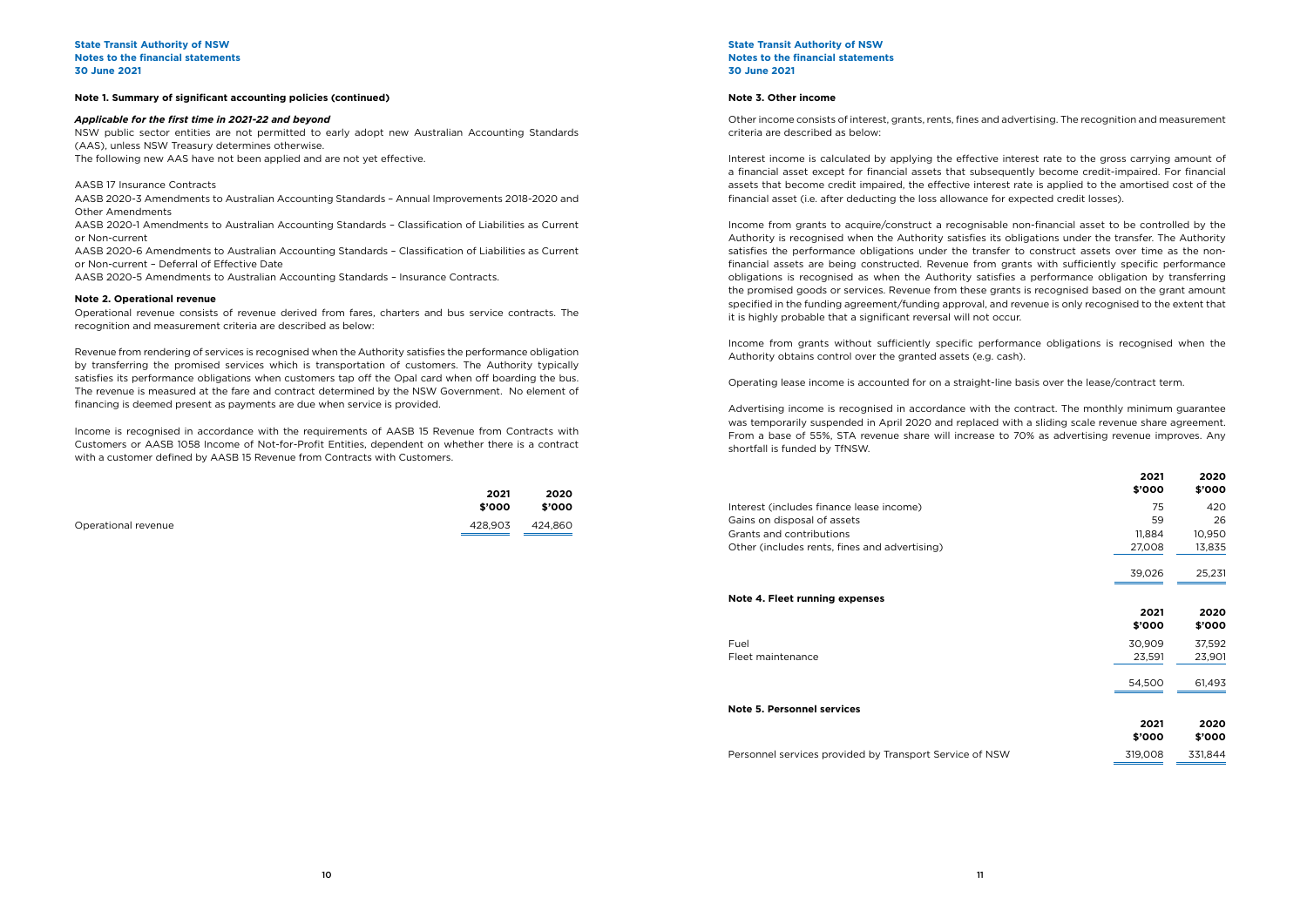|                                                      | 2021   | 2020   |
|------------------------------------------------------|--------|--------|
|                                                      | \$'000 | \$'000 |
| Depreciation expense - Property, plant and equipment | 944    | 1.050  |
| Amortisation expense - Intangible assets             | 2.884  | 2.174  |
| Depreciation expense - Right-of-use assets           | 183    | 113    |
|                                                      | 4.011  | 3.337  |

# **Note 6. Depreciation and amortisation**

Refer Note 12 (ii) and (vi) for measurement policies on depreciation and amortisation.

# **Note 7. Finance costs**

All interest on borrowings, and costs associated with refinancing, are expensed in the period incurred.

| 2021             | 2020   |
|------------------|--------|
| \$'000           | \$'000 |
| Interest expense | 3      |

# **Note 8. Operating expenses**

# Insurance

Appropriate insurances are purchased to cover material liability, physical damage, business interruption, and other exposures arising out of normal business operations. Due to the use of deductibles, insurance may not provide 100% cover and the Authority would then retain direct responsibility for some portion of the losses. Provisions are made for future costs associated with liability claims occurring in the financial year for which insurance may not provide cover. These provisions are assessed at their present value by independent actuaries.

# Repairs and maintenance

Day-to-day servicing costs or maintenance are charged as expenses as incurred, except where they relate to the replacement or an enhancement of a part or component of an asset, in which case the costs are capitalised and depreciated.

|                                                | 2021<br>\$'000 | 2020<br>\$'000 |
|------------------------------------------------|----------------|----------------|
| Insurance expense                              | 15.349         | 15,478         |
| Expense relating to short-term leases          | 144            | 221            |
| Consultants and other contractors              | 1,015          | 887            |
| Impairment                                     |                | 4,631          |
| Repairs and maintenance                        | 2.415          | 2,669          |
| Taxes and tolls                                | 2,188          | 2.101          |
| Cleaning, waste and pest control               | 4.334          | 4.332          |
| Other (includes corporate and shared services) | 31,529         | 24,495         |
|                                                | 56.974         | 54.814         |

# **State Transit Authority of NSW Notes to the financial statements 30 June 2021**

# **Note 9. Current assets - cash and cash equivalents**

Cash and cash equivalents include cash at bank within the NSW Treasury Banking System and cash on hand.

Cash at bank and on hand

Amount expected to be recovered within 12 months

| 2021<br>\$'000 | 2020<br>\$'000 |
|----------------|----------------|
| 54,031         | 34.577         |
| 54.031         | 34.577         |

# **Note 10. Trade and other receivables**

Receivables are recognised initially at fair value and subsequently measured at amortised cost less provision for impairment. Prepayments represent amounts paid in advance for services where the benefit will be realised in a subsequent period.

The collectability of trade receivables is reviewed on an ongoing basis. Debts which are known to be uncollectible are written off as bad debts.

The Authority recognises an allowance for expected credit losses (ECLs) for all debt financial assets not held at fair value through profit or loss. ECLs are based on the difference between the contractual cash flows and the cash flows that the entity expects to receive, discounted at the original effective interest rate.

ECLs are recognised in two stages. For credit exposures where there has not been a significant increase in credit risk since initial recognition, ECLs are based on default events possible within the next 12 months (i.e. a 12-month ECL). If there has been a significant increase in credit risk since initial recognition, a loss allowance is required for credit losses expected over the remaining life of the exposure, irrespective of the timing of the default (i.e. a lifetime ECL). In addition, the Authority considers that there has been a significant increase in credit risk when contractual payments are more than 30 days past due.

Other financial assets are subject to an annual review for impairment. These are considered to be impaired when there is objective evidence that, as a result of one or more events that occurred after the initial recognition of the asset, the estimated future cash flows have been affected. The Authority first assesses whether impairment exists individually for other financial assets that are individually significant, or collectively for those that are not individually significant. Further, other financial assets are assessed for impairment on a collective basis if they were assessed not to be impaired individually.

Trade debtors Sundry debtors Prepayments

Amount expected to be recovered within 12 months

| 2021<br>\$'000 | 2020<br>\$'000 |
|----------------|----------------|
| 27.829         | 32.855         |
| 2.552          | 1.398          |
| 1,662          | 1.704          |
| 32.043         | 35,957         |
| 32.043         | 35,957         |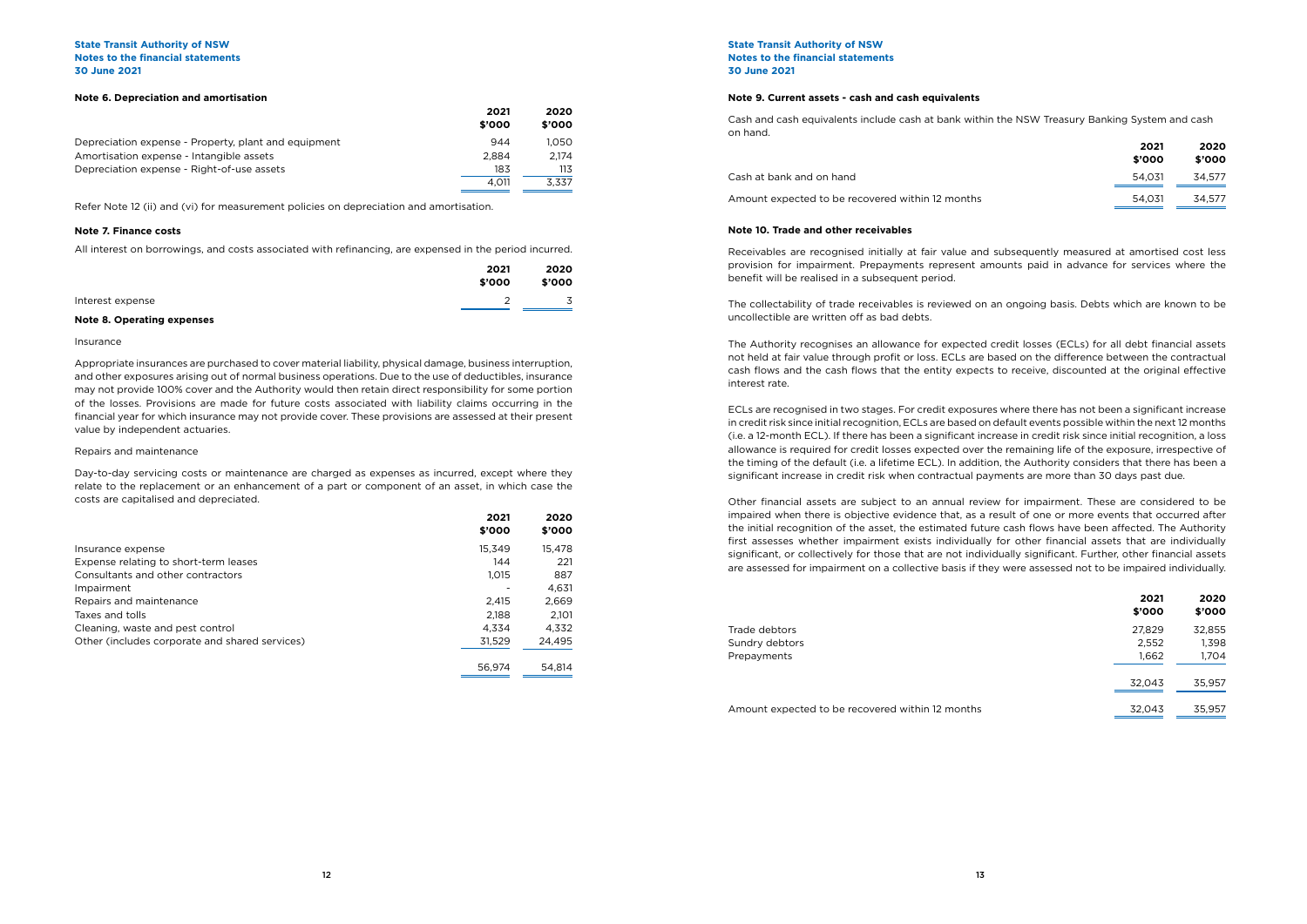# **Note 12. Property, plant and equipment (continued)**

(iii) Capitalisation policy

Property, plant and equipment are recorded at the cost of acquisition. Cost is determined as the fair value of the assets given up at the date of acquisition plus costs incidental to the acquisition. The capitalisation threshold for a network of property, plant and equipment items or for an individual (nonnetworked) item is \$5,000.

(iv) Work-in-progress

Costs relating to property, plant and equipment under construction are shown in the financial statements as work-in-progress and are not depreciated.

(v) Repairs and maintenance

The costs of routine maintenance and repairs are charged as expenses as incurred, except where they relate to the replacement of a component of an asset that increases the service potential of the asset, in which case the costs are capitalised and depreciated.

(vi) Disposal policy

The gain or loss arising on disposal or retirement of an item of property, plant and equipment is determined as the difference between the sale proceeds and the carrying amount of the asset and is recognised in the statement of comprehensive income.

(vii) Right-of-Use Assets acquired by lessees (under AASB 16 from 1 July 2019)

From 1 July 2019, AASB 16 Leases (AASB 16) requires a lessee to recognise a right-of-use asset for most leases. The Authority has elected to present right-of-use assets separately in the Statement of Financial Position.

Therefore, at that date property, plant and equipment recognised under leases previously treated as finance leases under AASB 117 are derecognised. The right-of-use assets arising from these leases are recognised and included in the separate line item together with those right-of-use assets arising from leases previously treated as operating leases under AASB 117. Further information on leases is contained at Note 1 and 13.

Plant and equipment Less: Accumulated depreciation

Motor vehicles Less: Accumulated depreciation

Work-in-progress

Amount expected to be recovered within 12 months

|                                                  | 2021<br>\$'000 | 2020<br>\$'000 |
|--------------------------------------------------|----------------|----------------|
| Mechanical and electrical spares                 | 3,781          | 4,218          |
| Distillate                                       | 470            | 440            |
| <b>Tyres</b>                                     | 210            | 193            |
| Other                                            | 2,748          | 2,302          |
|                                                  | 7,209          | 7,153          |
| Amount expected to be recovered within 12 months | 7.209          | 7,153          |

# **Note 11. Inventories**

Inventories are stated at the lower of the weighted average cost and net realisable value.

# **State Transit Authority of NSW Notes to the financial statements 30 June 2021**

# **State Transit Authority of NSW Notes to the financial statements 30 June 2021**

# **Note 12. Property, plant and equipment**

The following policies apply to property, plant and equipment:

# (i) Basis of valuation

The Authority has applied AASB 116 Property, Plant & Equipment in accordance with NSW Treasury Policy and Guidelines (TPP14-01) which requires that non-current assets be measured at fair value, except for Plant & Equipment, Motor Vehicles and Work-in-progress. These assets are measured at historical cost less any accumulated depreciation which is used as a surrogate for fair value and do not require fair value hierarchy disclosures under AASB 13 Fair Value Measurement. These assets are also non-specialised in nature. The Authority has assessed that any difference between fair value and depreciated historical cost is unlikely to be material.

The fair value of an asset is determined having regard to existing use and highest and best use on the basis of current market selling prices for the same or similar assets. Where market selling price is not available, the asset's fair value is valued at current replacement cost. Current replacement cost is based on "incremental optimised replacement cost". Optimised replacement cost is the minimum cost, in the normal course of business, to replace the existing asset with a technologically modern equivalent asset with the same economic benefits, adjusting for any overdesign, overcapacity and redundant components. Incremental optimisation is limited to the extent that optimisation can occur in the normal course of business with commercially available technology.

# (ii) Depreciation/Amortisation

Depreciation/amortisation of property, plant and equipment and intangibles, excluding freehold land and work-in-progress, is based on the following range of estimated useful lives:

Plant and equipment 3-40 years Intangibles 2-3 years Motor vehicles 4-10 years

Depreciation is calculated on a straight-line basis to write off the net cost of each item of property, plant and equipment over their expected useful life where it is calculated in line with the pattern of consumption of economic benefits.

The residual values, useful lives, amortisation and depreciation methods of assets are reviewed, and adjusted if appropriate, during each reporting period (including for the impact of the transition).

| 2021<br>\$'000 | 2020<br>\$'000 |
|----------------|----------------|
| 24,267         | 39.467         |
| (20,999)       | (35,567)       |
| 3,268          | 3,900          |
|                |                |
| 1,149          | 1,419          |
| (1,088)        | (1.314)        |
| 61             | 105            |
| 91             | 436            |
| 3,420          | 4,441          |
| 3.420          | 4.441          |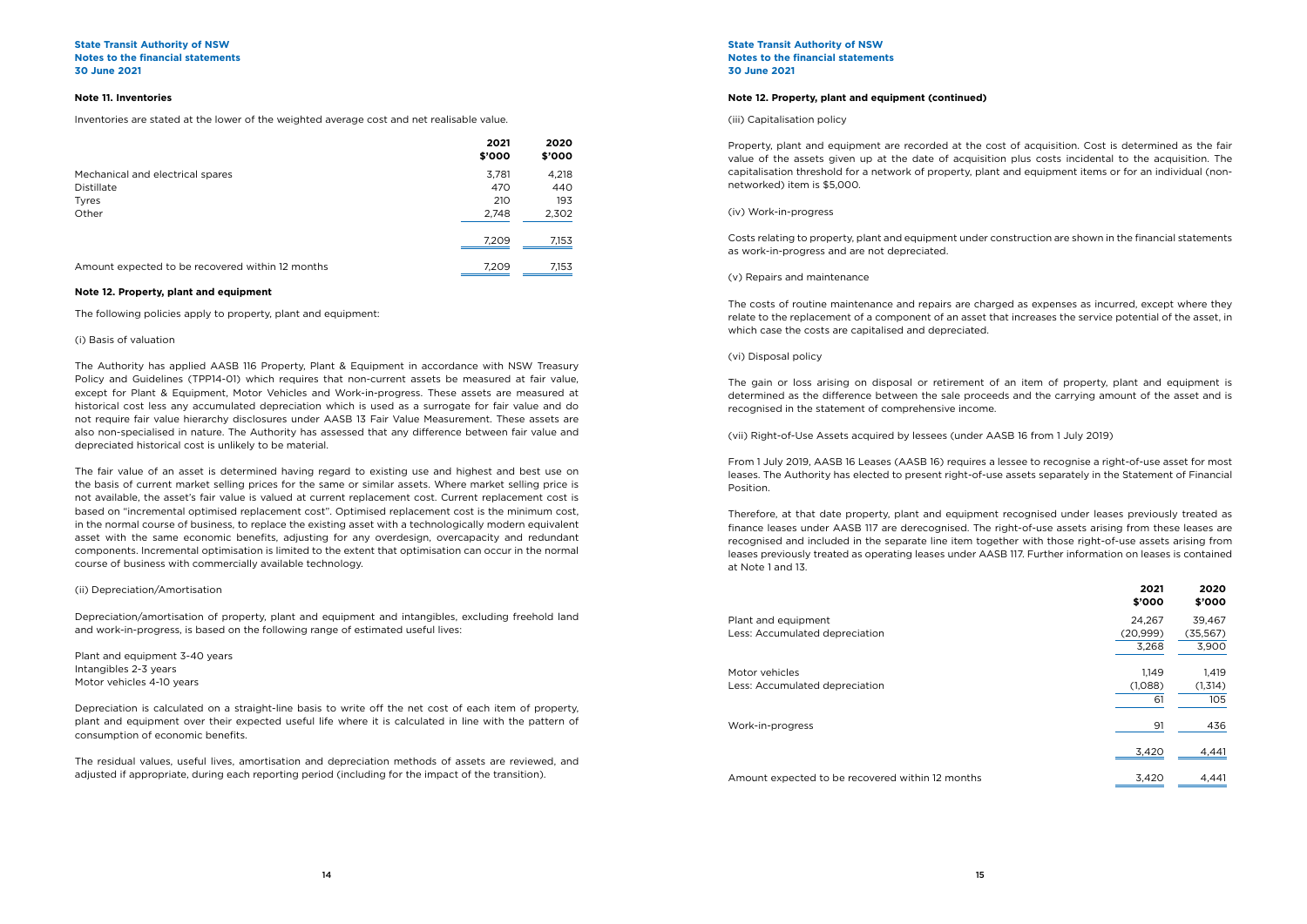# **Note 12. Property, plant and equipment (continued)**

# *Reconciliations*

Reconciliations of the written down values at the beginning and end of the current and previous financial year are set out below:

|                         | <b>Plant and</b><br>equipment<br>\$'000 | Motor<br><b>Vehicles</b><br>\$'000 | Work-in-<br>progress<br>\$'000 | Total<br>\$'000 |
|-------------------------|-----------------------------------------|------------------------------------|--------------------------------|-----------------|
| Balance at 1 July 2019  | 4,490                                   | 160                                | 1,560                          | 6,210           |
| Additions               | 427                                     |                                    | 1.772                          | 2.199           |
| Disposals/transfer      | (22)                                    |                                    | (1,157)                        | (1,179)         |
| Other                   |                                         |                                    | (1,739)                        | (1,739)         |
| Depreciation expense    | (995)                                   | (55)                               |                                | (1,050)         |
| Balance at 30 June 2020 | 3.900                                   | 105                                | 436                            | 4,441           |
| Additions               | 315                                     |                                    |                                | 315             |
| Disposals/transfer      | (34)                                    | (13)                               | (345)                          | (392)           |
| Depreciation expense    | (913)                                   | (31)                               |                                | (944)           |
| Balance at 30 June 2021 | 3,268                                   | 61                                 | 91                             | 3,420           |

# **Note 13. Right-of-use asset**

The Authority leases Radio Base Stations and Motor Vehicles under varied agreements with options to extend. The leases have various escalation clauses. On renewal, the terms of the leases are renegotiated. They are depreciated over 3-4 years or as adjusted for other circumstances.

The right-of-use assets are subsequently measured at cost. They are depreciated on a straight-line basis over the shorter of the lease term and the estimated useful lives of the assets. The right-of-use assets are also subject to impairment. The Authority assesses, at each reporting date, whether there is an indication that an asset may be impaired. If any indication exists, or when annual impairment testing for an asset is required, the Authority estimates the asset's recoverable amount. When the carrying amount of an asset exceeds its recoverable amount, the asset is considered impaired and is written down to its recoverable amount. After an impairment loss has been recognised, it is reversed only if there has been a change in the assumptions used to determine the asset's recoverable amount. The reversal is limited so that the carrying amount of the asset does not exceed its recoverable amount, nor exceed the carrying amount that would have been determined, net of depreciation, had no impairment loss been recognised for the asset in prior years. Such reversal is recognised in the net result.

**State Transit Authority of NSW Notes to the financial statements 30 June 2021**

|                                                  | 2021            | 2020   |
|--------------------------------------------------|-----------------|--------|
|                                                  | \$'000          | \$'000 |
| Plant and equipment - right-of-use               | 165             | 347    |
| Less: Accumulated depreciation                   | (114)           | (113)  |
|                                                  | .51             | 234    |
| Amount expected to be recovered within 12 months | $\overline{51}$ | 234    |

## **Note 14. Intangible assets**

Intangible assets, comprising computer software, which have finite lives, are recognised at cost and are amortised on a straight-line basis over the period during which the benefits are expected to arise.

The estimated useful life and amortisation method is reviewed on an annual basis with any changes in these accounting estimates being accounted for on a prospective basis (Refer Note 12(ii)). The amortisation rates have been revised from 1 May 2021 to fully write-off Intangibles by 30 June 2022. It is further based upon the judgement that the software will continue to be used until 30 June 2022, which is the date that all the financial requirements are planned to be completed.

| Software                       | 15.087   | 15.290  |
|--------------------------------|----------|---------|
| Less: Accumulated amortisation | (11.789) | (9.108) |

Amount expected to be recovered within 12 months

| 2021     | 2020    |
|----------|---------|
| \$'000   | \$'000  |
| 15.087   | 15,290  |
| (11,789) | (9,108) |
| 3.298    | 6.182   |
| 3,298    | 6,182   |

# **Note 14. Intangible assets (continued)**

*Reconciliations* Reconciliations of the written down values at the beginning and end of the current and previous financial year are set out below:

|                                                  |                           | Work-in-           |                        |
|--------------------------------------------------|---------------------------|--------------------|------------------------|
|                                                  | <b>Software</b><br>\$'000 | progress<br>\$'000 | <b>Total</b><br>\$'000 |
| Balance at 1 July 2019                           | 5,646                     | 5,360              | 11,006                 |
| <b>Additions</b>                                 | 2,710                     | 1,971              | 4,681                  |
| Disposals/derecognition                          |                           | (2,717)            | (2,717)                |
| Impairment of assets                             |                           | (4,614)            | (4,614)                |
| Amortisation expense                             | (2,174)                   |                    | (2,174)                |
| Balance at 30 June 2020                          | 6,182                     |                    | 6,182                  |
| Amortisation expense                             | (2,884)                   |                    | (2,884)                |
| Balance at 30 June 2021                          | 3,298                     |                    | 3,298                  |
| Note 15. Other                                   |                           |                    |                        |
|                                                  |                           | 2021               | 2020                   |
|                                                  |                           | \$'000             | \$'000                 |
| Other                                            |                           |                    | 202                    |
| Amount expected to be recovered within 12 months |                           |                    | 202                    |

|    | 2021<br>\$'000 | 2020<br>\$'000 |
|----|----------------|----------------|
|    | 6,385          | 7,267          |
| 5W | 259,169        | 281,968        |
|    | 2,782          | 1,914          |
|    | 906            | 117            |
|    | 269,242        | 291,266        |
|    | 269,242        | 291,266        |
|    |                |                |

Refer to note 20 for further information on financial instruments.

# **Note 16. Trade and other payables**

Liabilities for trade creditors are recognised initially at fair value and subsequently measured at amortised cost using the effective interest rate method.

Trade creditors Personnel services liability to Transport Service of NS Other creditors and accruals Goods and services tax

Amount expected to be settled within 12 months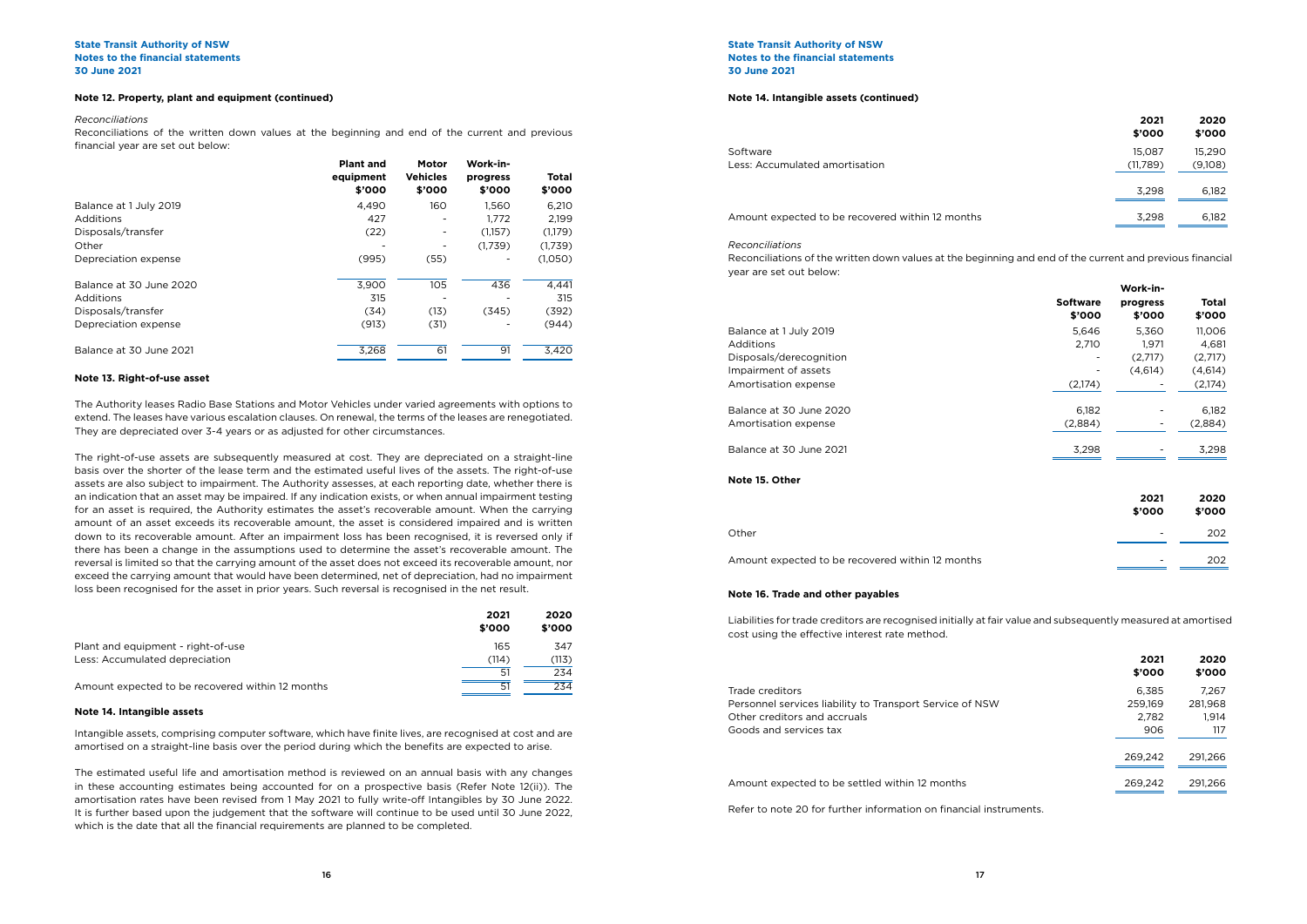# **State Transit Authority of NSW Notes to the financial statements 30 June 2021**

# **Note 17. Provisions**

| 2021                                     | \$'000  |
|------------------------------------------|---------|
| Carrying amount at the start of the year | 2,245   |
| Additions                                | 2.194   |
| Payments                                 | (2,703) |
| Actuarial adjustment                     | 572     |
| Carrying amount at the end of the year   | 2,308   |

# **Note 18. Lease liabilities**

|                                                | 2021<br>\$'000 | 2020<br>\$'000 |
|------------------------------------------------|----------------|----------------|
| Lease liability                                | 54             | 221            |
| Amount expected to be settled within 12 months | 54             | 221            |

|                                                | 2020<br>\$'000 | 2019<br>\$'000 |
|------------------------------------------------|----------------|----------------|
| <b>Others</b>                                  | 2,308          | 2,245          |
| Amount expected to be settled within 12 months | 2.308          | 2.245          |

# *Other provisions*

This includes a provision for claims for public liability including third party property damage. Provisions exist when the Authority has a present legal or constructive obligation as a result of a past event; it is probable that an outflow of resources will be required to settle the obligation; and a reliable estimate can be made of the amount of the obligation.

Where rehabilitation is conducted systematically over the life of the operation, rather than at the time of closure, provision is made for the estimated outstanding continuous rehabilitation work at each reporting date, and the cost is charged to the Statement of Comprehensive Income.

# *Movements in provisions*

Movements in provisions during the current financial year are set out below:

The following table presents liabilities under leases:

|                         | Lease liabilities (\$'000) |
|-------------------------|----------------------------|
| Balance at 1 July 2020  | 221                        |
| Additions               | O)                         |
| Interest expenses       | (2)                        |
| Payments                | (170)                      |
| Other                   | 5                          |
| Balance at 30 June 2021 | 54                         |
|                         |                            |

# **Note 19. Retained deficit**

Accumulated deficits at the beginning of the financial Surplus/(deficit) for the year

Accumulated deficits at the end of the financial year

|      | 2021<br>\$'000      | 2020<br>\$'000          |
|------|---------------------|-------------------------|
| vear | (204.986)<br>33.434 | (203,586)<br>(1,400)    |
|      |                     | $(171,552)$ $(204,986)$ |

# **Note 20. Financial instruments**

# *Financial risk management objectives*

The Authority's activities expose it to a variety of financial risks: market risk (including interest rate risk), credit risk and liquidity risk. Financial risk management is carried out under policies approved by the Chief Executive. These policies include identification and analysis of the risk exposure of the Authority and appropriate procedures, controls and risk limits.

The Authority determines the classification of its financial assets and liabilities after initial recognition and, when allowed and appropriate, re-evaluates this at each financial year end.

A financial asset (or, where applicable, a part of a financial asset or part of a group of similar financial assets) is derecognised when the contractual rights to the cash flows from the financial assets expire; or if the entity transfers its rights to receive cash flows from the asset or has assumed an obligation to pay the received cash flows in full without material delay to a third party under a 'pass-through' arrangement; and either:

- the Authority has transferred substantially all the risks and rewards of the asset; or
- the Authority has neither transferred nor retained substantially all the risks and rewards of the asset, but has transferred control.

When the Authority has transferred its rights to receive cash flows from an asset or has entered into an arrangement, it evaluates if, and to what extent, it has retained the risks and rewards of ownership. Where the Authority has neither transferred nor retained substantially all the risks and rewards or transferred control, the asset continues to be recognised to the extent of the Authority's continuing involvement in the asset. In that case, the Authority also recognises an associated liability. The transferred asset and the associated liability are measured on a basis that reflects the rights and obligations that the Authority has retained.

# *Market risk*

*Foreign currency risk and price risk* The Authority is not exposed to any currency risk nor significant price risk at balance date.

# *Interest rate risk*

Interest rate risk occurs where the value of the financial liabilities fluctuates due to changes in interest rates. The Authority's interest rate risk policy seeks to minimise the effects of interest rate movements through active management of the exposures by converting between short-term and long-term fixed interest loans. The Authority is not exposed to any interest rate risk at balance date as interest rate is fixed for financial assets and liabilities.

# *Credit risk*

Credit risk arises from the potential failure of counterparties to meet their obligations under the contract. The risk is mitigated by strict adherence to the Authority's credit policy and ongoing assessment of potential default. Except for the amounts previously impaired, it is not expected that any other material counterparties will fail to meet their obligations.

The Authority recognises an allowance for expected credit loss for all debt financial assets not held at fair value through profit or loss. ECLs are based on the difference between the contractual cash flows and the cash flows that the entity expects to receive, discounted at the original effective interest rate. For trade receivables, the Authority applies a simplified approach in calculating ECLs. The Authority recognises a loss allowance based on lifetime ECLs at each reporting date. The Authority has established a provision matrix based on its historical credit loss experience for trade receivables, adjusted for forward-looking factors specific to the receivable.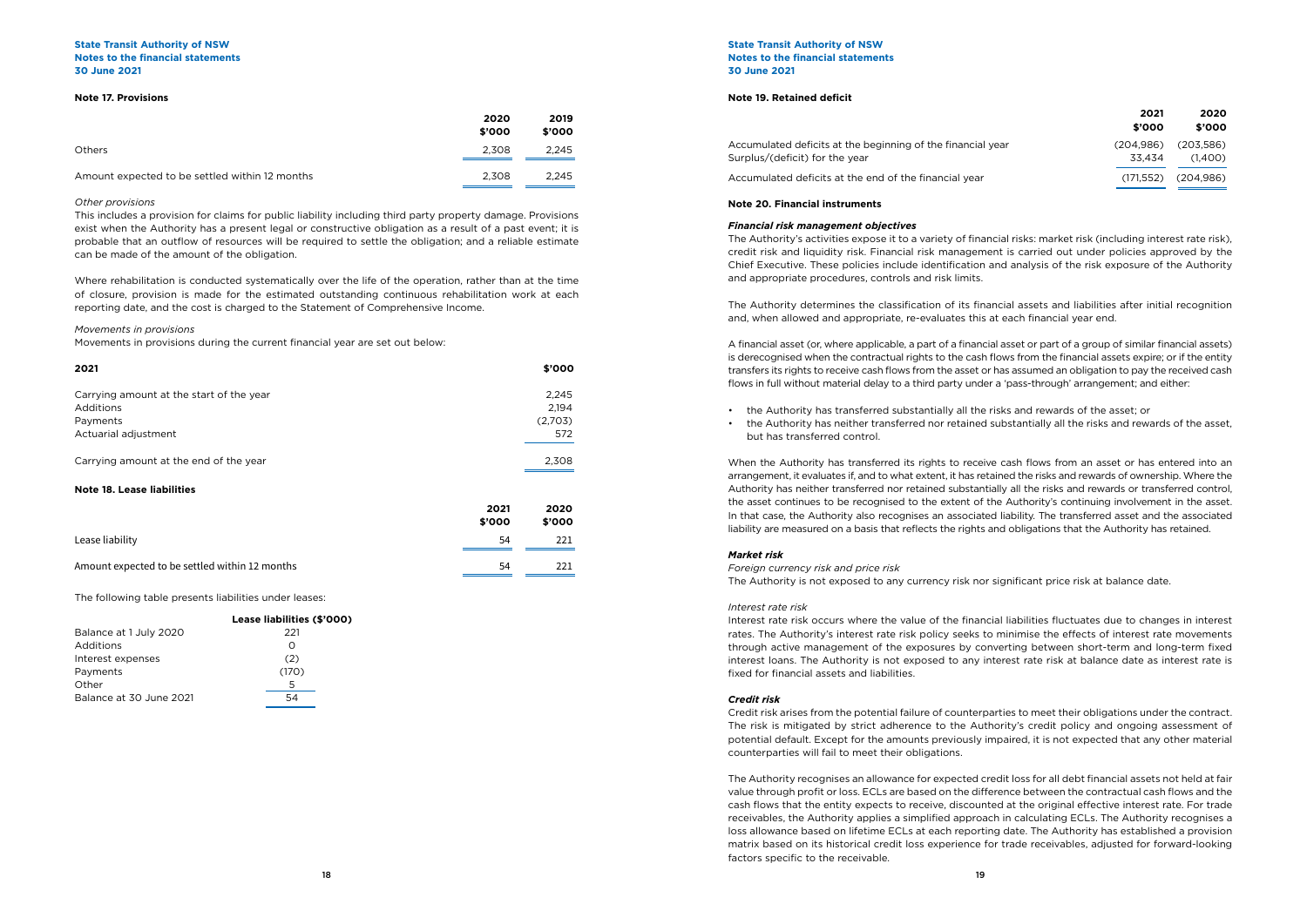|                                                | 2021<br>\$'000 | 2020<br>\$'000 |
|------------------------------------------------|----------------|----------------|
| Class of financial assets*                     |                |                |
| Cash and cash equivalents                      | 54.031         | 34.577         |
| Trade debtors (Receivables at amortised cost)  | 27.829         | 32,855         |
| Sundry debtors (Receivables at amortised cost) | 2.552          | 1,398          |
|                                                |                |                |
| Total                                          | 84.412         | 68.830         |

The impact for Authority since adoption of AASB 9 Financial Instruments is not significant as receivables and liabilities are classified as held at amortised cost and there are no additional impairment provisions for receivables due to the majority of the balance being from TfNSW which enjoys a high quality credit rating. The risk associated with default is very low and therefore ECL is nil.

\* a) Excludes statutory receivables and prepayments (not within scope of AASB 7)

b) Excludes statutory payables and unearned revenue (not within scope of AASB 7)

|                                                                                 | 2021<br>\$'000 | 2020<br>\$'000 |
|---------------------------------------------------------------------------------|----------------|----------------|
| <b>Class of financial liabilities</b>                                           |                |                |
| Trade creditors (Financial liabilities measured at amortised cost)              | 6.385          | 7.267          |
| Other creditors and accruals (Financial liabilities measured at amortised cost) | 2.782          | 1.914          |
| Lease liabilities                                                               | 54             | 221            |
| Total                                                                           | 9.221          | 9.402          |

## *Allowance for expected credit losses*

The Authority has recognised \$nil for the year ended 30 June 2021 in profit or loss in respect of impairment of receivables (\$nil for the year ended 30 June 2020).

### *Liquidity risk*

Vigilant liquidity risk management requires the Authority to maintain sufficient liquid assets (mainly cash and cash equivalents) to be able to pay debts as and when they become due and payable.

The Authority manages liquidity risk by maintaining adequate cash reserves by continuously monitoring actual and forecast cash flows and matching the maturity profiles of financial assets and liabilities.

During the current and prior years, there were no defaults on any loans payable. No assets have been pledged as collateral. The Authority's exposure to liquidity risk is deemed insignificant based on past experience and current assessment of risk. The information relevant to the current assessment appears in Note 1 under "Basis of preparation".

# **Note 20. Financial instruments (continued)**

# *Remaining contractual maturities*

The following tables detail the Authority's remaining contractual maturities for its financial instrument liabilities. The tables have been drawn up based on the undiscounted cash flows of financial liabilities based on the earliest date on which the financial liabilities are required to be paid. The tables include both interest and principal cash flows disclosed as remaining contractual maturities and therefore these totals may differ from their carrying amount in the statement of financial position.

|                              | Weighted      |           |                               |                     |        | Remaining        |
|------------------------------|---------------|-----------|-------------------------------|---------------------|--------|------------------|
|                              | average       |           | 1 year or Between 1 Between 2 |                     | Over 5 | contractual      |
|                              | interest rate |           | less and 2 years and 5 years  |                     | years  | maturities       |
| 2021                         | %             | \$'000    | \$'000                        | \$'000              | \$'000 | \$'000           |
| <b>Non-derivatives</b>       |               |           |                               |                     |        |                  |
| Non-interest bearing         |               |           |                               |                     |        |                  |
| Trade creditors              |               | 6,385     |                               |                     |        | 6,385            |
| Other creditors and accruals |               | 2,782     |                               |                     |        | 2,782            |
| Total non-derivatives        |               | 9,167     |                               |                     |        | 9,167            |
|                              | Weighted      |           |                               |                     |        | <b>Remaining</b> |
|                              | average       | 1 year or |                               | Between 1 Between 2 | Over 5 | contractual      |
|                              | interest rate |           | less and 2 years and 5 years  |                     | years  | maturities       |
| 2020                         | %             | \$'000    | \$'000                        | \$'000              | \$'000 | \$'000           |
| <b>Non-derivatives</b>       |               |           |                               |                     |        |                  |
| Non-interest bearing         |               |           |                               |                     |        |                  |
| Trade creditors              |               | 7,267     |                               |                     |        | 7,267            |
| Other creditors and accruals |               | 1,914     |                               |                     |        | 1,914            |
| Total non-derivatives        |               | 9,181     |                               |                     |        | 9,181            |
|                              |               |           |                               |                     |        |                  |

|                              | Weighted<br>average<br>interest rate | 1 vear or |                              | Between 1 Between 2<br>less and 2 years and 5 years | Over 5<br>years | Remaining<br>contractual<br>maturities  |
|------------------------------|--------------------------------------|-----------|------------------------------|-----------------------------------------------------|-----------------|-----------------------------------------|
| 2021                         | %                                    | \$'000    | \$'000                       | \$'000                                              | \$'000          | \$'000                                  |
| Non-derivatives              |                                      |           |                              |                                                     |                 |                                         |
| Non-interest bearing         |                                      |           |                              |                                                     |                 |                                         |
| Trade creditors              |                                      | 6,385     |                              |                                                     |                 | 6,385                                   |
| Other creditors and accruals |                                      | 2,782     |                              |                                                     |                 | 2,782                                   |
| Total non-derivatives        |                                      | 9,167     |                              |                                                     |                 | 9,167                                   |
|                              | Weighted                             |           |                              |                                                     |                 | <b>Remaining</b>                        |
|                              | average<br>interest rate             | 1 year or | less and 2 years and 5 years | Between 1 Between 2                                 | years           | <b>Over 5 contractual</b><br>maturities |
| 2020                         | %                                    | \$'000    | \$'000                       | \$'000                                              | \$'000          | \$'000                                  |
| Non-derivatives              |                                      |           |                              |                                                     |                 |                                         |
| Non-interest bearing         |                                      |           |                              |                                                     |                 |                                         |
| Trade creditors              |                                      | 7,267     |                              |                                                     |                 | 7,267                                   |
| Other creditors and accruals |                                      | 1,914     |                              |                                                     |                 | 1,914                                   |
| Total non-derivatives        |                                      | 9,181     |                              |                                                     |                 | 9,181                                   |
|                              |                                      |           |                              |                                                     |                 |                                         |

The cash flows in the maturity analysis above are not expected to occur significantly earlier than disclosed above.

# *Fair value of financial instruments*

Unless otherwise stated, the carrying amounts of financial instruments reflect their fair value.

# **Note 20. Financial instruments (continued)**

# **Note 21. Related party transactions**

(a) Key Management Personnel Compensation

During the year, the entity incurred \$2 million in respect of the key management personnel services that are provided by the Transport Service of NSW (\$2.8 million for the year ended 30 June 2020).

(b) There were no transactions and Outstanding Balances with Key Management Personnel of the

(c) There were no transactions and Outstanding Balances with Other Related Parties during the

- entity and its parent during the financial year.
- financial year.
- (d) Transactions with Government Related Entities during the financial year.

The Authority is a controlled entity of the Department of Transport (DoT). The significant transactions are with TfNSW and TS which are also controlled by DoT. The transactions with TfNSW mainly relate to the Sydney Metropolitan Bus Service Contracts (Note 1). These transactions are reflected in operational revenue. The transactions with TS relate to personnel services and are reflected in personnel services expenses (Statement of Comprehensive Income) and personnel services liability (Note 16). These transactions are conducted on normal terms and conditions.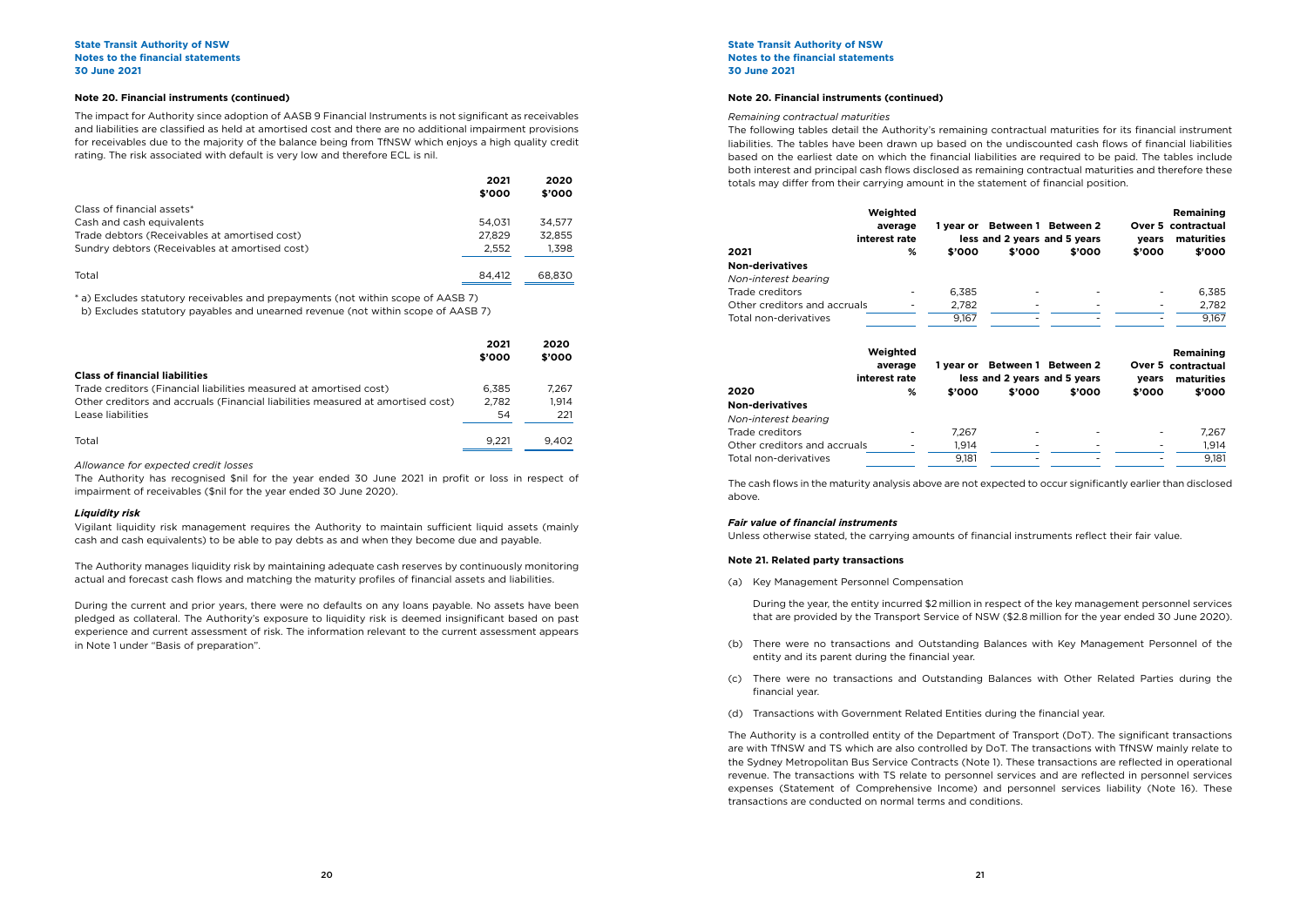# **Note 22. Remuneration of auditors**

During the financial year the following fees were paid or payable for services provided by Audit Office of NSW, the auditor of the Authority:

|                                      | 2020    | 2019    |
|--------------------------------------|---------|---------|
|                                      | \$'000  | \$'000  |
| Audit services - Audit Office of NSW |         |         |
| Audit of the financial statements    | 192.500 | 192.500 |

# **Note 23. Contingencies**

The Authority does not have any other contingent assets and liabilities that would significantly impact on the state of affairs of the Authority or have a material effect on these financial statements.

# **Note 24. Events after the reporting period**

The impact of the Coronavirus (COVID-19) pandemic is ongoing and while there has been financially no material effect upon the operations of the Authority up to 30 June 2021, it is not practicable to estimate the potential impact, positive or negative, after the reporting date. The situation is rapidly developing and is dependent on measures imposed by the NSW Government including Australian Government and other countries, such as maintaining social distancing requirements, quarantine, travel restrictions and any economic stimulus that may be provided.

The operation of the Western Region was awarded to Busways on 30 July 2021 and there is no financial impact of this announcement at the time of approving the financial statements (Refer Note 1).

No other matter or circumstance has arisen since 30 June 2021 that has significantly affected, or may significantly affect the Authority's operations, the results of those operations, or the Authority's state of affairs in future financial years.

# **Note 25. Reconciliation of surplus/(deficit) to net cash from/(used in) operating activities**

|                                               | 2021<br>\$'000 | 2020<br>\$'000 |
|-----------------------------------------------|----------------|----------------|
| Surplus/(deficit) for the year                | 33,434         | (1,400)        |
| Adjustments for:                              |                |                |
| Amortisation of intangible assets             | 2,884          | 2,174          |
| Depreciation                                  | 944            | 1,050          |
| Depreciation - Right-of-use assets            | 183            | 113            |
| Net loss/(gain) on disposal of assets         | (59)           | (26)           |
| Actuarial adjustments                         | 3,269          |                |
| Personnel services                            | (17, 972)      | 883            |
| Other non-cash items                          | 11,182         | (2,779)        |
| Change in assets and liabilities:             |                |                |
| (Increase)/decrease in receivables            | 3,914          | (302)          |
| (Increase)/decrease in inventory              | (56)           | 686            |
| Increase/(decrease) in Goods and Services Tax | 789            | (1,939)        |
| (Increase)/decrease in other assets           | 202            | (109)          |
| Increase/(decrease) in payables               | (22, 813)      | (9,879)        |
| Increase/(decrease) in provisions             | 63             | (883)          |
| Increase/(decrease) in other payables         | (167)          | 167            |
| (Increase)/decrease in assets                 | 4,088          |                |
| Net cash from/(used in) operating activities  | 19,885         | (12, 244)      |